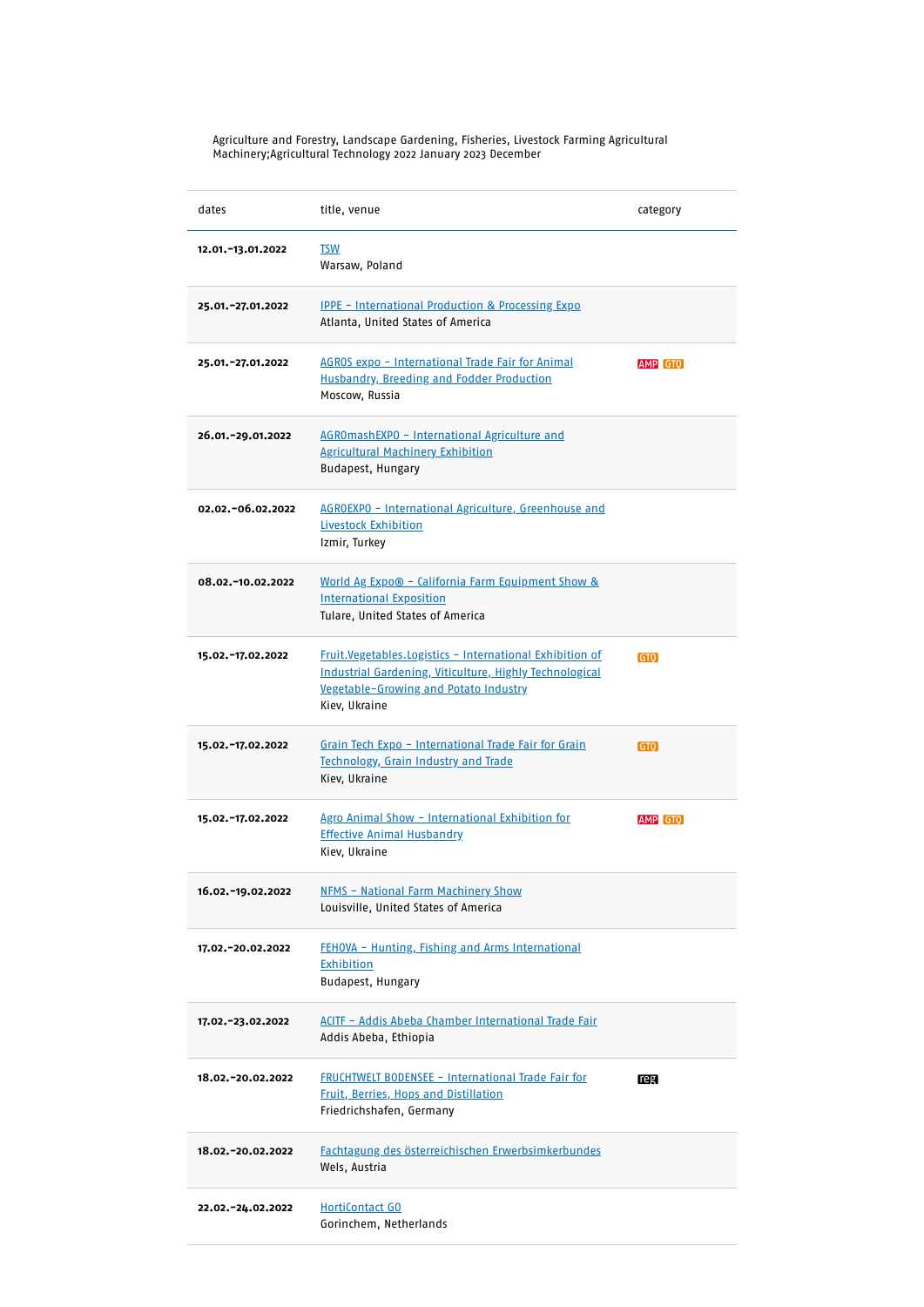| dates                | title, venue                                                                                                                                   | category   |
|----------------------|------------------------------------------------------------------------------------------------------------------------------------------------|------------|
| 23.02.-27.02.2022    | AGRA - International Agricultural Exhibition<br>Plovdiv, Bulgaria                                                                              |            |
| 23.02.-25.02.2022    | <b>MYPLANT &amp; GARDEN</b><br>Milan, Italy                                                                                                    |            |
| 24.02.-26.02.2022    | <u> OLC - Oregon Logging Conference - Oregon Logging,</u><br>Construction, Trucking & Heavy Equipment Expo<br>Eugene, United States of America |            |
| 24.02.-25.02.2022    | TatAgroExpo (formerly<br>AGROCOMPLEX: Interagro. Animed. Farmer of VolgaRegion)<br>- Agricultural Exhibition<br>Kazan, Russia                  |            |
| 24.02.-27.02.2022    | <b>Tier &amp; Technik</b><br>St. Gallen, Switzerland                                                                                           |            |
| 25.02.-27.02.2022    | <b>FERMA</b><br>Bydgoszcz, Poland                                                                                                              | GTO        |
| 26.02.-06.03.2022    | SIA - International Agricultural Show<br>Paris, France                                                                                         |            |
| 26.02.-27.02.2022    | <u> AGRO-PARK - Agricultural Fair</u><br>Lublin, Poland                                                                                        |            |
| February 2022        | <b>Woodex</b><br>Tehran, Iran, Islamic Republic                                                                                                |            |
| 02.03. - 05.03. 2022 | Fieragricola/Eurocarne - International agricultural<br>technologies show<br>Verona, Italy                                                      | <b>FKM</b> |
| 03.03.-06.03.2022    | Mersin Agrodays - International Agriculture &<br><u>Horticulture Fair</u><br>Mersin, Turkey                                                    |            |
| 04.03.-06.03.2022    | Aqua-Fisch - International Trade Fair for Aquaculture,<br>ProfessionalFishing, Angling and Aquaristic<br>Friedrichshafen, Germany              | reg        |
| 04.03.-06.03.2022    | APIMELL - International Trade Fair of Beekeeping, Apiary<br><b>Products and Equipment</b><br>Piacenza, Italy                                   |            |
| 07.03. - 11.03. 2022 | <b>Expodireto Cotrijal</b><br>Não Me Toque/RS, Brazil                                                                                          |            |
| 08.03.-10.03.2022    | De Groene Sector Vakbeurs<br>Hardenberg, Netherlands                                                                                           |            |
| 08.03.-12.03.2022    | Konya Agriculture - International Agriculture,<br><b>Agricultural Mechanization and Field Technologies Fair</b><br>Konya, Turkey               |            |
| 08.03.-11.03.2022    | <b>EXPOAGRO - International Agricultural Exhibition</b><br>San Nicolás, Argentina                                                              |            |
| 09.03.-11.03.2022    | Agri Week Osaka<br>Osaka, Japan                                                                                                                |            |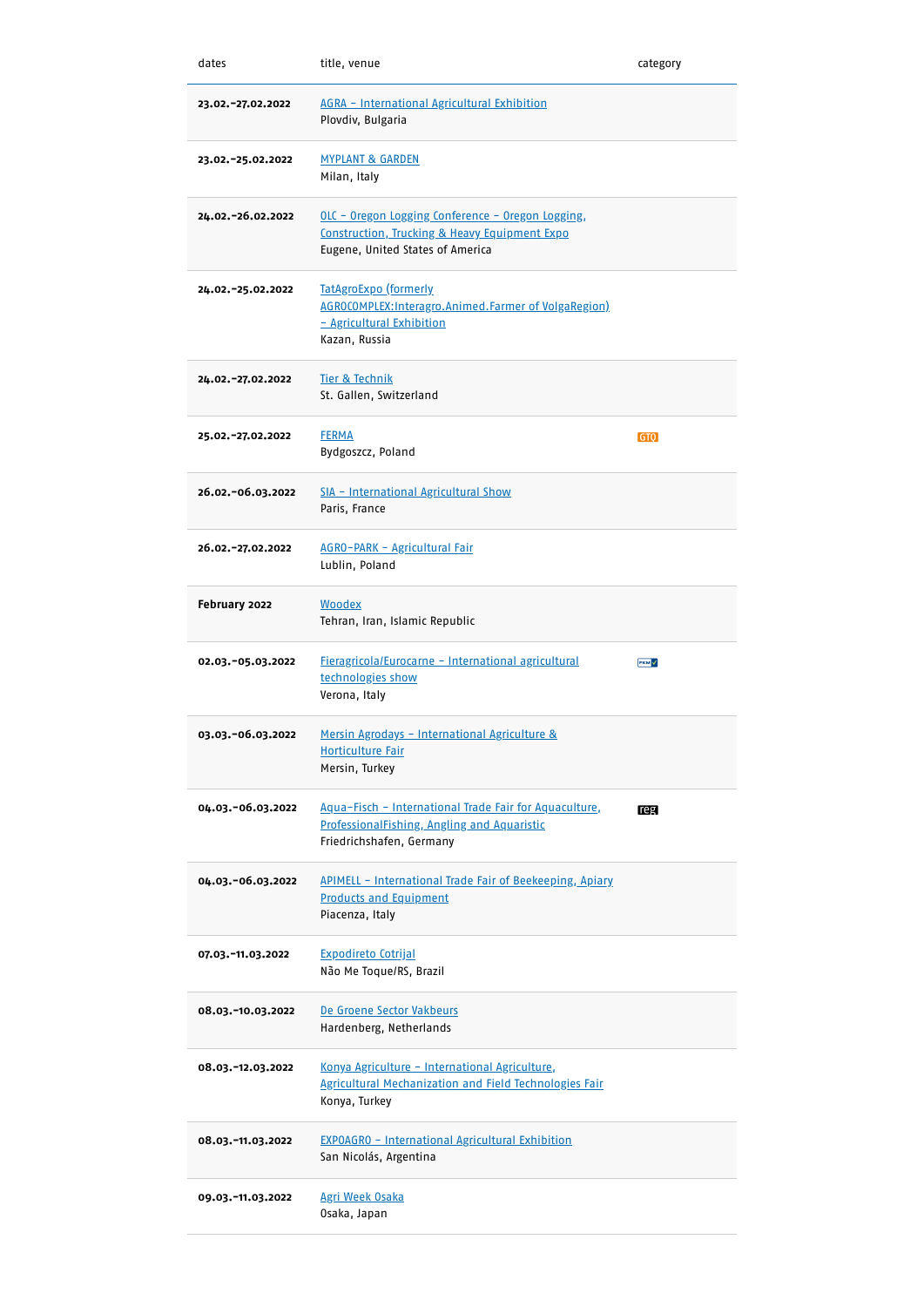| dates                | title, venue                                                                                                                                                                                              | category   |
|----------------------|-----------------------------------------------------------------------------------------------------------------------------------------------------------------------------------------------------------|------------|
| 10.03. - 14.03.2022  | AgriteQ<br>Doha, Qatar                                                                                                                                                                                    |            |
| 10.03.-12.03.2022    | <u> IDMA &amp; VICTAM EMEA – Int. Flour, Semolina, Rice, Corn, </u><br>Bulghur, Feed Milling Technologies & Pulse, Pasta,<br><b>Biscuit Technologies Exhibition</b><br>Istanbul, Turkey                   |            |
| 11.03.-14.03.2022    | AB HOF - Trade fair for direct marketers<br>Wieselburg, Austria                                                                                                                                           |            |
| 15.03.-17.03.2022    | <u>SIVAL - Exhibition for Wine Making Equipment</u><br>Angers, France                                                                                                                                     |            |
| 16.03. - 18.03. 2022 | AgriTek/FarmTek Astana - The Annual International<br><b>Exhibition for Agriculture, Horticulture, Animal Husbandry</b><br>& Stock Breeding<br>Nur-Sultan, Kazakhstan                                      |            |
| 16.03. - 18.03. 2022 | <b>AgroWorld Uzbekistan</b><br>Tashkent, Uzbekistan                                                                                                                                                       |            |
| 16.03. - 18.03. 2022 | ILDEX VIETNAM - International Livestock, Dairy, Meat<br><b>Processing and Aquaculture Exposition</b><br>Ho Chi Minh City, Vietnam                                                                         |            |
| 18.03.-20.03.2022    | <b>AGROTECH - International Fair of Agricultural Techniques</b><br>Kielce, Poland                                                                                                                         |            |
| 18.03.-20.03.2022    | MoldAgroTech - Spring - International Fair for Machines,<br>Appliances, Equipment and Technology in Agriculture,<br>Forestry, Wine-Growing and Food Industry<br>Kishniev, Moldova, Republic               |            |
| 21.03.-23.03.2022    | <b>EuroTier Middle East</b><br>Abu Dhabi, United Arab Emirates                                                                                                                                            | AMP GTQ    |
| 22.03.-25.03.2022    | <b>AgroComplex</b><br>Ufa, Russia                                                                                                                                                                         |            |
| 22,03,-24,03,2022    | agro AgroTech Nigeria - Specialized Trade Show on<br>agricultural technology and machines, animal<br>production, floriculture and horticulture<br>Lagos, Nigeria                                          | AMP GTO    |
| 22.03.-24.03.2022    | agrofood Nigeria (including agro, food + bey tec, food<br>ingredients) - Int. Trade Show on Agriculture &<br>Livestock, Food, Beverage & Packaging Technology and<br><b>Ingredients</b><br>Lagos, Nigeria | <b>AMP</b> |
| 30.03. - 01.04.2022  | <u> HortEx Vietnam - Int. Exhibition &amp; Conference for</u><br><b>Horticultural and Floricultural Production and Processing</b><br><b>Technology in Vietnam</b><br>Ho Chi Minh City, Vietnam            |            |
| 31.03. - 02.04.2022  | Ka pasesi - Agriculture Exhibition - Agricultural Fair<br>Kaunas, Lithuania                                                                                                                               |            |
| <b>March 2022</b>    | <u>Agro-Tech Fair &amp; Conference</u><br>Tirana, Albania                                                                                                                                                 |            |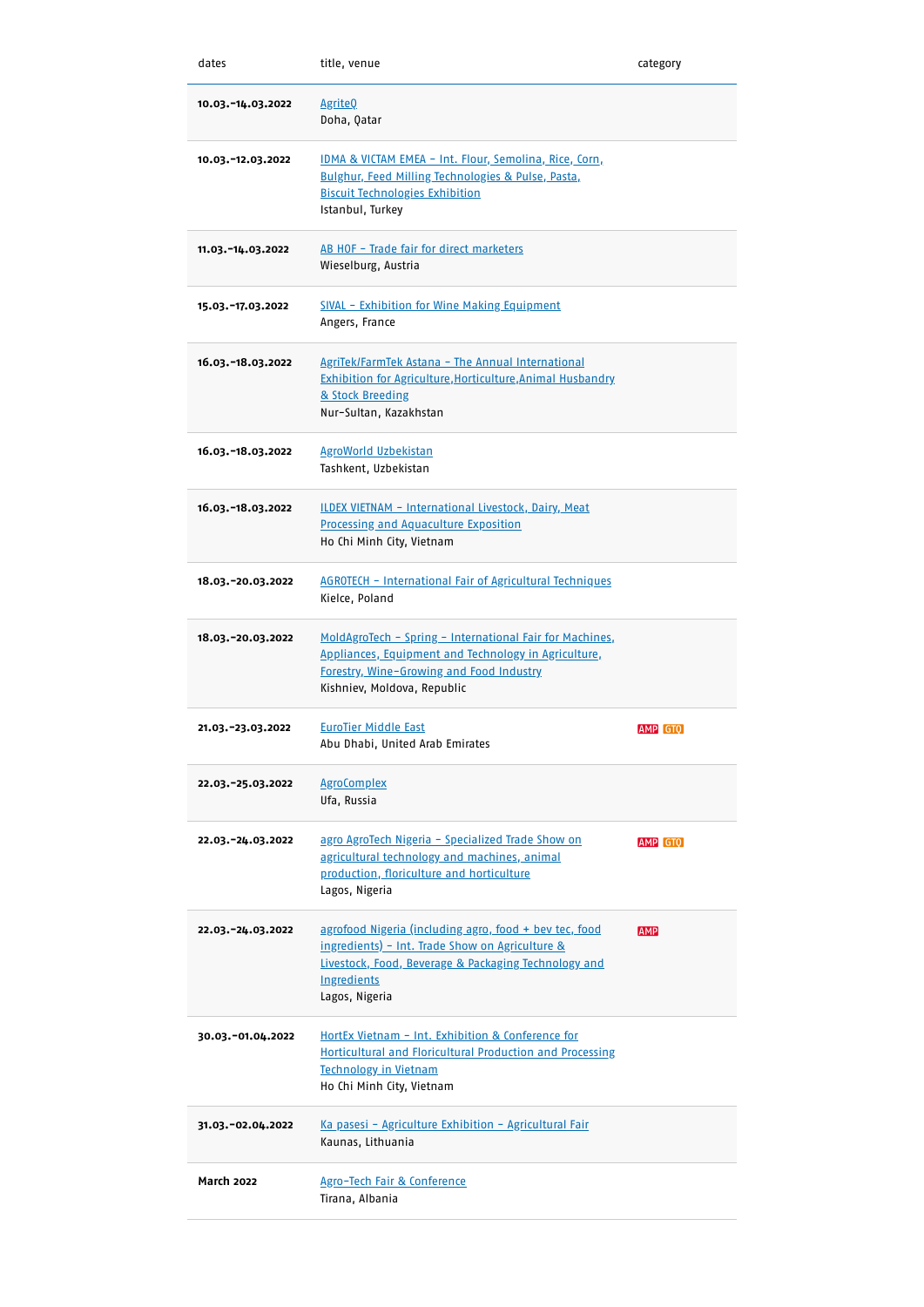| dates               | title, venue                                                                                                                                                                                                                                                                         | category   |
|---------------------|--------------------------------------------------------------------------------------------------------------------------------------------------------------------------------------------------------------------------------------------------------------------------------------|------------|
| <b>March 2022</b>   | <b>FIAGROP</b><br>Havana, Cuba                                                                                                                                                                                                                                                       |            |
| <b>March 2022</b>   | FLORA - Everything for your Garden, Home and<br><b>Surroundings</b><br>Celje, Slovenia                                                                                                                                                                                               |            |
| 01.04. - 03.04.2022 | <b>GARTEN SALZBURG - Garden Exhibition</b><br>Salzburg, Austria                                                                                                                                                                                                                      |            |
| 01.04.-03.04.2022   | Reiten-Jagen-Fischen / Forst <sup>3</sup> - Exhibition for Riding,<br><b>Hunting and Fishing</b><br>Erfurt, Germany                                                                                                                                                                  | reg        |
| 03.04.-07.04.2022   | SILVA REGINA - International Forestry and Hunting Fair<br>Brno, Czechia                                                                                                                                                                                                              |            |
| 03.04.-07.04.2022   | TECHAGRO - International Agricultural Machinery<br>Exhibition<br>Brno, Czechia                                                                                                                                                                                                       |            |
| 06.04.-10.04.2022   | <b>EXPOFOREST - International Fair for Woodworking and</b><br><b>Forestry</b><br>Santa Cruz, Bolivia                                                                                                                                                                                 |            |
| 06.04.-10.04.2022   | <b>AGROPECRUZ - National Agriculture and Cattle Raising</b><br>Fair<br>Santa Cruz, Bolivia                                                                                                                                                                                           |            |
|                     |                                                                                                                                                                                                                                                                                      |            |
| 07.04.-09.04.2022   | Agritech Expo Zambia - Agricultural Exhibition<br>Chisamba, Zambia                                                                                                                                                                                                                   | AMP GTQ    |
| 10.04.-13.04.2022   | VINITALY/Enolitech/SOL & AGRIFOOD - International Wine<br>& Spirits exhibition/ International Exhibition of<br>Technologies for Viticolture, Oenology and of<br>Technologies for Olive Growing and Oil Production/<br><b>International Quality Agro-Foods Event</b><br>Verona, Italy | <b>FKM</b> |
| 12.04.-14.04.2022   | <b>Flower Expo Ukraine</b><br>Kiev, Ukraine                                                                                                                                                                                                                                          |            |
| 21.04.-23.04.2022   | <b>MAAMESS - International Agricultural Fair</b><br>Tartu, Estonia                                                                                                                                                                                                                   |            |
| 24.04.-27.04.2022   | AGRO - International Trade Fair for Agriculture Cattle,<br><b>Breeding &amp; Food</b><br>Braga, Portugal                                                                                                                                                                             |            |
| 25.04.-29.04.2022   | <b>AGRISHOW - International Exhibition of Agricultural</b><br>Technology<br>Ribeirão Preto, Brazil                                                                                                                                                                                   |            |
| 26.04.-30.04.2022   | FIMA AGRICOLA - International Agricultural Machinery<br><b>Fair</b><br>Zaragoza, Spain                                                                                                                                                                                               |            |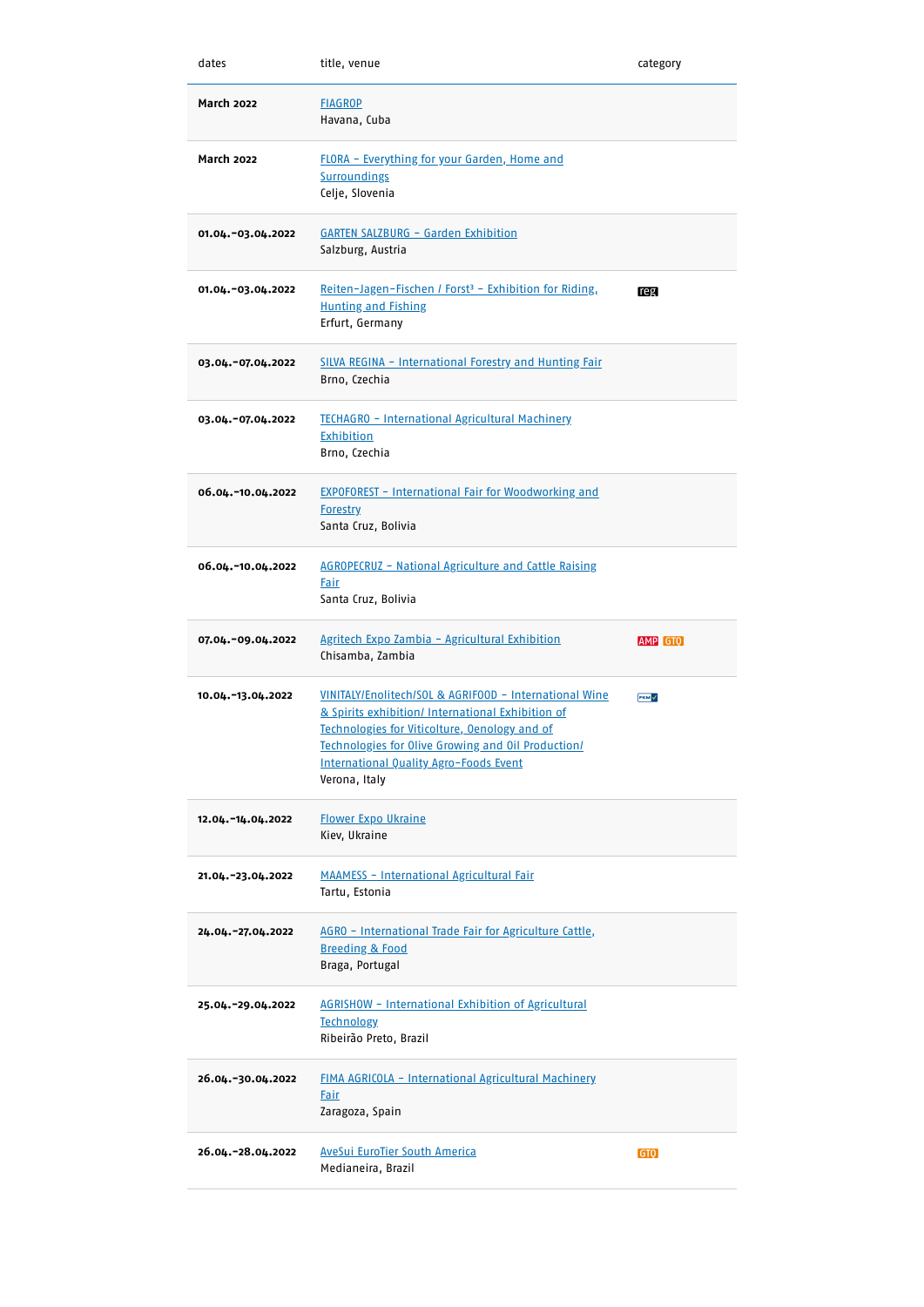| dates               | title, venue                                                                                                                                                                                                   | category   |
|---------------------|----------------------------------------------------------------------------------------------------------------------------------------------------------------------------------------------------------------|------------|
| 26.04.-28.04.2022   | Mountain Planet - SAM - International Exhibition of<br>Mountain Regions Planning and Development<br>Grenoble, France                                                                                           |            |
| 26.04.-28.04.2022   | Seafood Processing Global - Trade show on seafood<br>processing<br>Barcelona, Spain                                                                                                                            |            |
| <b>April 2022</b>   | <b>IGTF - Iran Green Trade Fair</b><br>Tehran, Iran, Islamic Republic                                                                                                                                          |            |
| <b>April 2022</b>   | AGRARIA - International Trade Fair for Agriculture, Food<br><b>Industry and Animal Husbandry</b><br>Cluj-Napoca, Romania                                                                                       |            |
| <b>April 2022</b>   | Pavasaris - Spring - Exhibition for agriculture, animal<br>husbandry, horticulture and gardening equipment and<br>materials, utility equipment, as well as educational<br><u>opportunities</u><br>Riga, Latvia |            |
| April 2022          | MEDFOOD & SMA - Food and Olive Oil Mediterranean<br><b>Exhibition &amp; Agriculture Exhibition</b><br>Sfax, Tunisia                                                                                            |            |
| <b>April 2022</b>   | <u> Vinorus (formerly Vinorus Vinotech, Vina and Napitki) –</u><br><b>International Trade Fair for Wine and Winegrowing</b><br><b>Technologies</b><br>Krasnodar, Russia                                        |            |
| <b>April 2022</b>   | SIAM - International Agricultural Exhibition<br>Meknes, Morocco                                                                                                                                                | <b>AMP</b> |
|                     |                                                                                                                                                                                                                |            |
| <b>April 2022</b>   | <b>FOODAGRO TANZANIA - International Food, Hotel &amp;</b><br><b>Agriculture Exhibition</b><br>Daressalam, Tanzania, United Republic                                                                           |            |
| April 2022          | Wieselburger Messe - Wieselburger Messe<br>Wieselburg, Austria                                                                                                                                                 |            |
| 04.05.-06.05.2022   | <b>FIERAVICOLA - International Poultry Show</b><br>Rimini, Italy                                                                                                                                               |            |
| 05.05. - 07.05.2022 | Animal Husbandry and Agricultural Days - Animal<br><b>Husbandry and Agricultural Days on the Hungarian Great</b><br><b>Plain</b><br>Hodmezövasarhely, Hungary                                                  |            |
| 05.05.-07.05.2022   | <u> Austro Vin Tulln - Austria's trade fair for viniculture, fruit</u><br>growing, cellar technology and marketing<br>Tulln, Austria                                                                           |            |
| 14.05.-16.05.2022   | <b>HORTIFLOREXPO IPM - International Plants Expo Asia</b><br>Beijing, China, People's Republic                                                                                                                 | AMP GTO    |
| 17.05. - 18.05.2022 | <u>NutriFair - Danish trade fair for livestock producers</u><br>Fredericia, Denmark                                                                                                                            |            |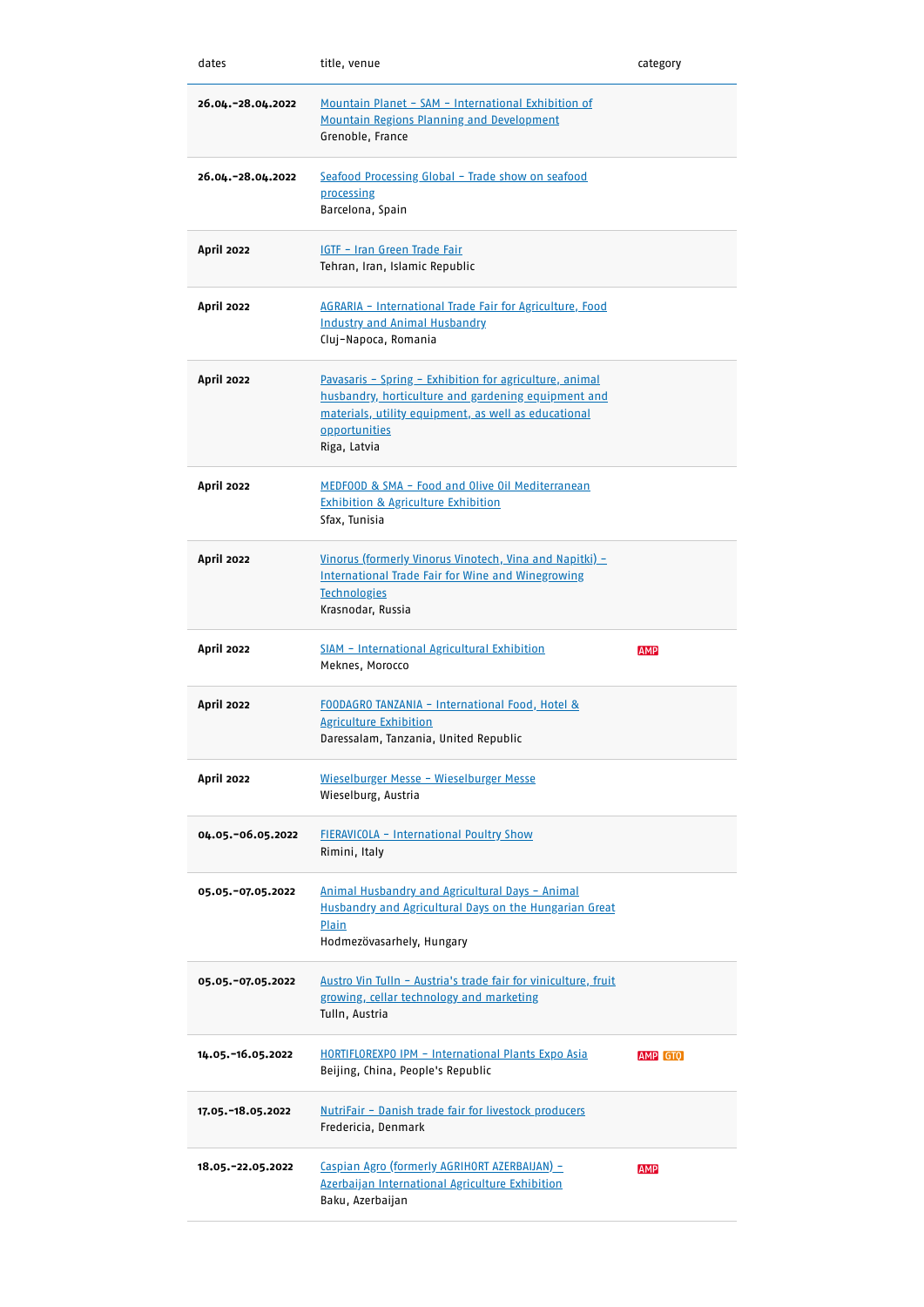| dates               | title, venue                                                                                                                                                                                                            | category |
|---------------------|-------------------------------------------------------------------------------------------------------------------------------------------------------------------------------------------------------------------------|----------|
| 25.05.-27.05.2022   | AgroExpo Uzbekistan - International Trade Exhibition for<br><b>Agriculture and Animal Husbandry</b><br>Tashkent, Uzbekistan                                                                                             | AMP GTO  |
| 25.05.-27.05.2022   | Horti ASIA - International Tradeshow for Horticultural<br>and Floricultural Production and Processing Technology<br>Bangkok, Thailand                                                                                   | AMP GTO  |
| 25.05.-27.05.2022   | <b>AGRITECHNICA ASIA</b><br>Bangkok, Thailand                                                                                                                                                                           | AMP GTO  |
| 31.05. - 02.06.2022 | VIV EUROPE - International Trade Show Intensive Animal<br>Production<br>Utrecht, Netherlands                                                                                                                            |          |
| 31.05. - 02.06.2022 | VICTAM / GRAPAS International - International Exhibition<br>& Conference for the Animal & Aquatic Feed<br>Production&Ingredients, Petfoods, Specialist Animal<br>Feeds, Handling&Transportation<br>Utrecht, Netherlands |          |
| May 2022            | <b>BATA AGRO - Specialized Agricultural Exhibition</b><br>Stara Zagora, Bulgaria                                                                                                                                        |          |
| May 2022            | Zolotaya Niva<br>Ust-Labinsk, Russia                                                                                                                                                                                    |          |
| May 2022            | NAMPO Harvest Day - Agricultural Trade Show<br>Bothaville, South Africa                                                                                                                                                 |          |
| <b>May 2022</b>     | <b>SITEVINITEC Argentina - International Trade Fair For Vine</b><br><b>Production and Fruit / Vegetable Farming</b><br>Mendoza, Argentina                                                                               |          |
| May 2022            | AVICOLA-PORCINOS - International Poultry and Swine<br><b>Exhibition held in Conjunction with the International</b><br><b>Poultry and Swine Conference</b><br>Buenos Aires, Argentina                                    |          |
| <b>May 2022</b>     | OLIVE OIL KANSAI / WINE COLLECTION KANSAI -<br>International Exhibition specialized in Oils & Wine in<br>the Food Capital of Japan<br>Osaka, Japan                                                                      |          |
| May 2022            | <u> AGRIFEX ETHIOPIA - Addis Chamber Specialized</u><br><b>International Trade Fair in Agriculture and Food</b><br>Addis Abeba, Ethiopia                                                                                |          |
| <b>May 2022</b>     | Live Stock Philippines - International Trade Fair for<br><b>Innovative Equipments and Technology for Livestock</b><br><b>Production</b><br>Pasay City, Philippines                                                      |          |
| May 2022            | <u>VIV Russia - International Trade Fair Animal Husbandry</u><br>and Processing<br>Moscow, Russia                                                                                                                       |          |
| 01.06.-03.06.2022   | <u> Polfish - International Exhibition of Fish Processing and</u><br><b>Products</b><br>Gdansk, Poland                                                                                                                  |          |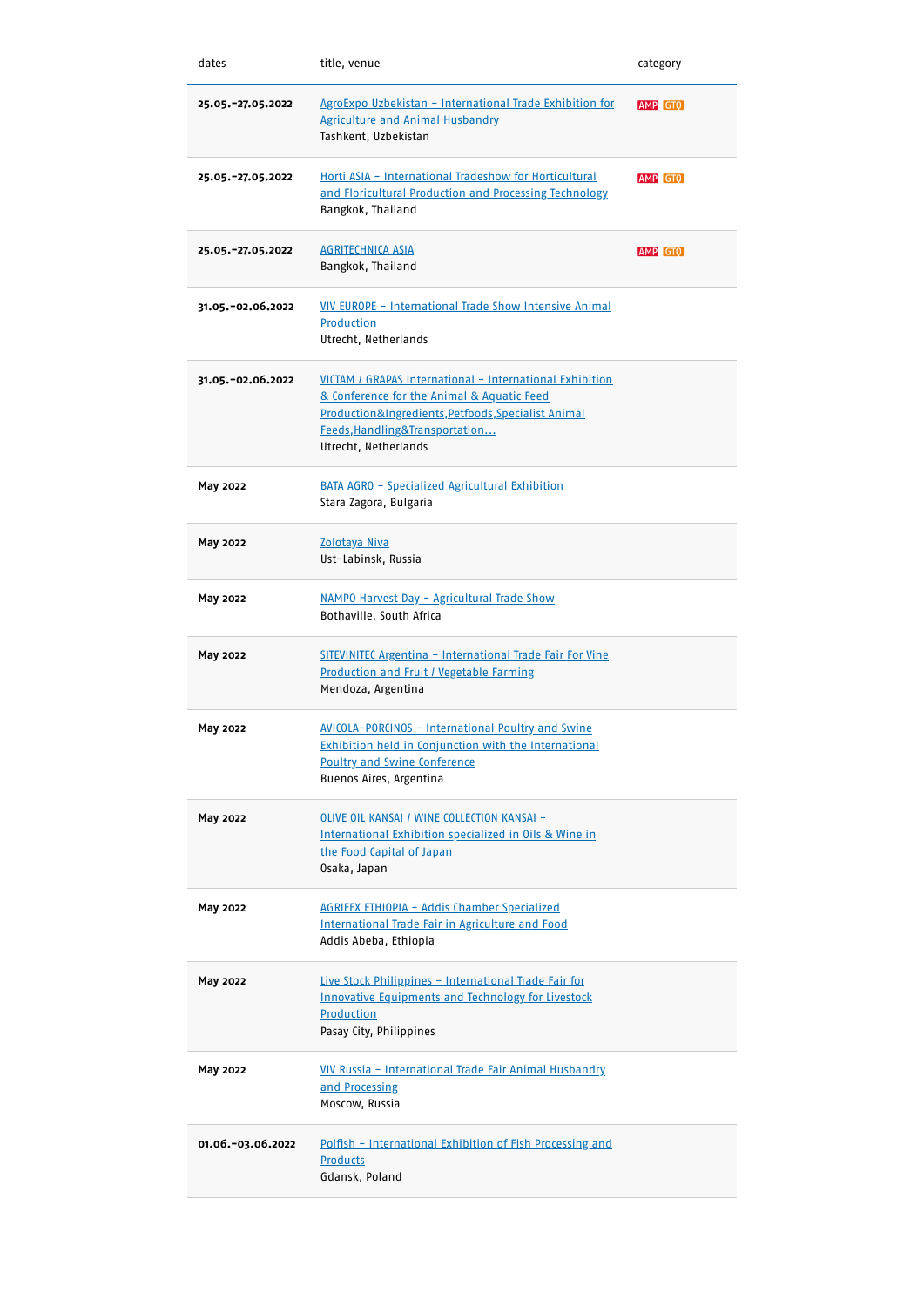| dates             | title, venue                                                                                                                                                                                                        | category                        |
|-------------------|---------------------------------------------------------------------------------------------------------------------------------------------------------------------------------------------------------------------|---------------------------------|
| 02.06.-04.06.2022 | agrofood Ethiopia (incl. food+bey tec and<br>food+hospitality) - Int. Trade Show on Agriculture &<br>Livestock, Food, Beverage & Packaging Technology and<br>Food, Beverages & Hospitality<br>Addis Abeba, Ethiopia | <b>AMP</b>                      |
| 02.06.-05.06.2022 | AgriPlanta-RomAgroTec - Open-air agricultural<br>exhibition with trial fields and machinery<br>demonstrations<br>Fundulea / jud. Calarasi, Romania                                                                  | GTO                             |
| 02.06.-04.06.2022 | agro AgroTech Ethopia - Specialized Trade Show on<br>agricultural technology and machines, animal<br>production, floriculture and horticulture<br>Addis Abeba, Ethiopia                                             | GTO                             |
| 02.06.-04.06.2022 | <b>ELMIA WOOD - International Trade Fair on Forestry</b><br>Joenkoeping, Sweden                                                                                                                                     |                                 |
| 07.06.-11.06.2022 | Belagro/Belfarm - International Exhibition on<br><b>Agroindustrial Machinery and Animal Husbandry</b><br>Minsk, Belarus                                                                                             |                                 |
| 07.06.-10.06.2022 | iran agro - International Agricutlural Fair<br>Tehran, Iran, Islamic Republic                                                                                                                                       |                                 |
| 07.06.-10.06.2022 | iran agrofood - iran agrofood<br>Tehran, Iran, Islamic Republic                                                                                                                                                     |                                 |
| 08.06.-10.06.2022 | Iceland Fisheries Exhibition - Iceland Fisheries<br>Exhibition<br>Kópavogur, Iceland                                                                                                                                |                                 |
| 09.06.-11.06.2022 | Food & Kitchen Africa (former FOODAGRO Kenya) -<br>International Food & Agriculture exhibition<br>Nairobi, Kenya                                                                                                    | <b>AMP</b>                      |
| 13.06.-14.06.2022 | <b>IPM Summer Edition 2022</b><br>Essen, Germany                                                                                                                                                                    | neu                             |
| 14.06.-16.06.2022 | DLG-Feldtage - Meet the crop professionals<br>Mannheim, Germany                                                                                                                                                     | $\mathsf{Int}$ FKM $\checkmark$ |
| 15.06.-17.06.2022 | AgriTec Africa - International Exhibition & Conference on<br><u>Agriculture Technologies</u><br>Nairobi, Kenya                                                                                                      | <b>AMP</b>                      |
| 22.06.-24.06.2022 | <u>Cereals-Mixed Feed-Veterinary</u><br>Moscow, Russia                                                                                                                                                              |                                 |
| 23.06.-25.06.2022 | <b>Euroforest</b><br>Saint-Bonnet-de-Joux, France                                                                                                                                                                   |                                 |
| <b>June 2022</b>  | <b>SITEVINITECH China</b><br>not yet determined, China, People's Republic                                                                                                                                           |                                 |
| <b>June 2022</b>  | cereals<br>not yet determined, United Kingdom of Great Britain<br>and Northern Ireland                                                                                                                              |                                 |
| <b>June 2022</b>  | FishExpo - Specialized Exhibition for Fishing and Fish<br><b>Farming</b><br>Kiev, Ukraine                                                                                                                           |                                 |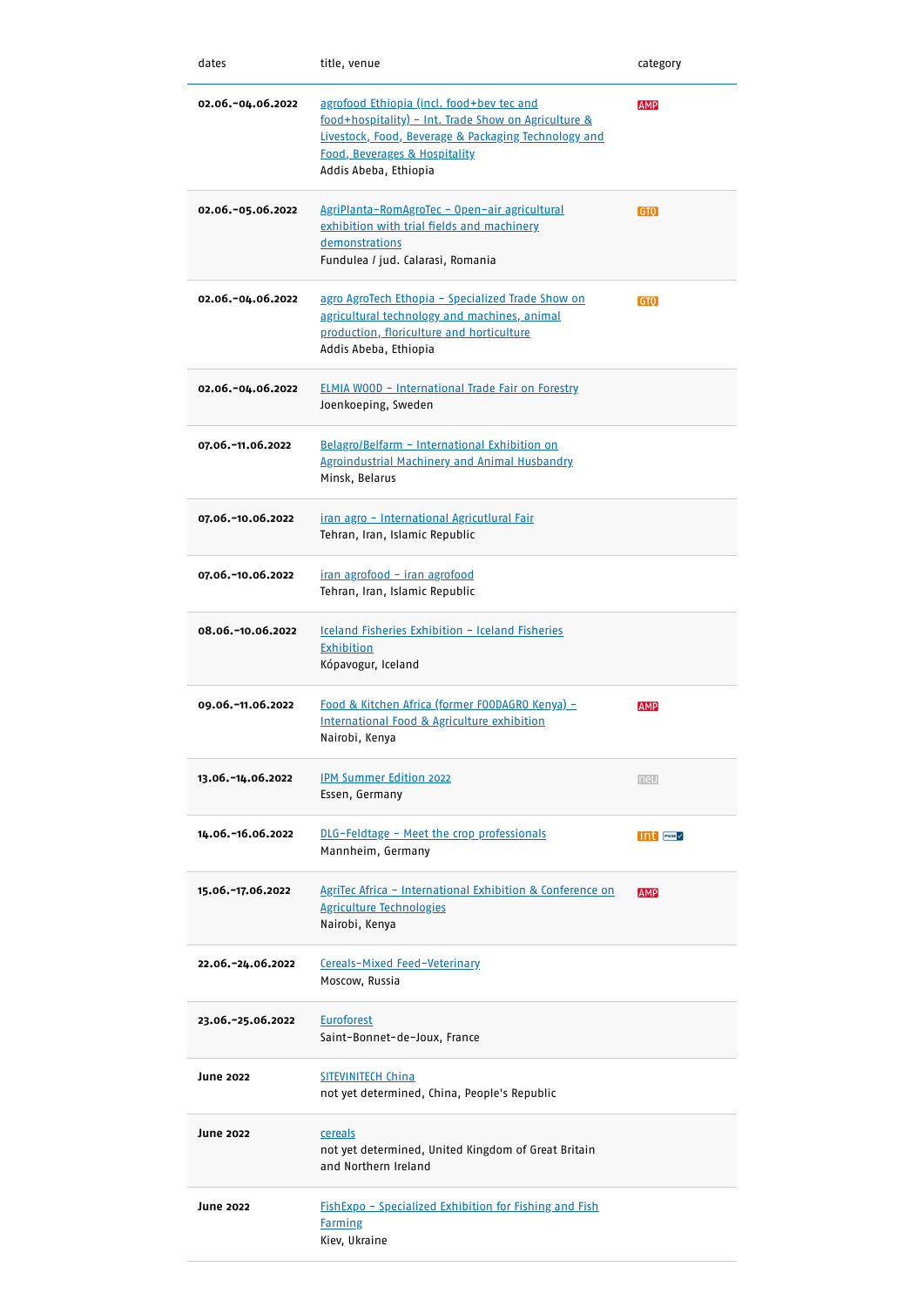| dates               | title, venue                                                                                                                                                      | category        |
|---------------------|-------------------------------------------------------------------------------------------------------------------------------------------------------------------|-----------------|
| <b>June 2022</b>    | AGRO - International Agroindustrial Exhibition<br>Kiev, Ukraine                                                                                                   |                 |
| <b>June 2022</b>    | <b>Royal Highland Show</b><br>Edinburgh, United Kingdom of Great Britain and<br>Northern Ireland                                                                  |                 |
| <b>June 2022</b>    | Galiforest<br>Santiago de Compostela, Spain                                                                                                                       |                 |
| <b>June 2022</b>    | <b>INTERNATIONAL FIELD DAYS TURKEY - Openair Exhibiton</b><br>not yet determined, Turkey                                                                          | GTO             |
| <b>June 2022</b>    | Agra Middle East (AGRAme)<br>Dubai, United Arab Emirates                                                                                                          |                 |
| <b>June 2022</b>    | <b>ENOVITIS IN CAMPO - Viticulture Technology Exhibition</b><br>not yet determined, Italy                                                                         |                 |
| <b>June 2022</b>    | Opolagra - Agricultural Exhibition<br>Kamien Slaski / Opole, Poland                                                                                               | GT <sub>0</sub> |
| <b>June 2022</b>    | Fieldays - New Zealand National Agricultural Fieldays<br>Hamilton, New Zealand                                                                                    |                 |
| <b>June 2022</b>    | <u> GreenTech - Horticulture Exhibition</u><br>Amsterdam, Netherlands                                                                                             |                 |
| <b>June 2022</b>    | BioFuel - Specialized Exhibition for Renewable and<br>Alternative Energy<br>Kiev, Ukraine                                                                         |                 |
| <b>June 2022</b>    | <b>AGRO-TECH Minikowo - International Agricultural Fair</b><br>Minikowo, Poland                                                                                   |                 |
| <b>June 2022</b>    | <u> Animal EXPO – Exhibition for Livestock Farming and</u><br><b>Veterinary Medicine</b><br>Kiev, Ukraine                                                         |                 |
| <b>June 2022</b>    | FIFE - China (Fuzhou) International Fishery and Seafood<br><u>Expo</u><br>Fuzhou, China, People's Republic                                                        |                 |
| <b>June 2022</b>    | Semana Verde de Galicia - International Agriculture,<br>Livestock, Forestry and Food Fair<br>Silleda, Spain                                                       |                 |
| <b>June 2022</b>    | HORTITEC - Horticultural Exhibition<br>Holambra, Brazil                                                                                                           |                 |
| 01.07. - 03.07.2022 | KOFISH - Korea International Fishing Show<br>Goyang/Seoul, Korea, Republic                                                                                        |                 |
| 06.07. - 08.07.2022 | Indo Livestock Expo & Forum<br>Jakarta, Indonesia                                                                                                                 |                 |
| 17.07. - 20.07.2022 | <b>INTERFORST - International Key Trade Fair for Forestry</b><br>and Forest Technology with Scientific Conferences and<br><b>Special Shows</b><br>Munich, Germany | $int$ $Fcm$     |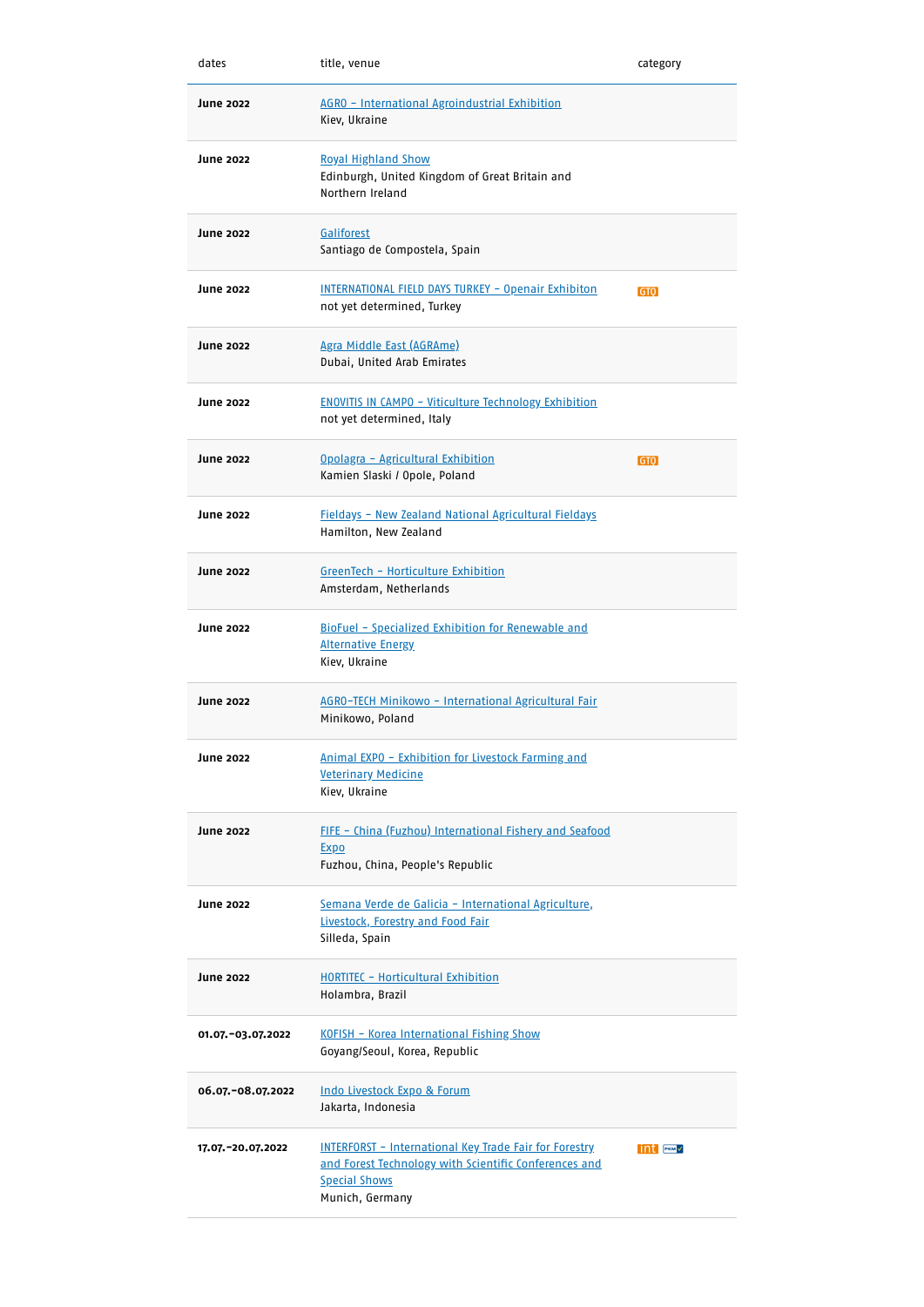| dates               | title, venue                                                                                                                                                        | category |
|---------------------|---------------------------------------------------------------------------------------------------------------------------------------------------------------------|----------|
| 20.07.-31.07.2022   | RURAL - International Agricultural and Industrial Fair<br>Buenos Aires, Argentina                                                                                   |          |
| 21.07. - 22.07.2022 | <b>Potato Days Russia</b><br>Bryansk, Russia                                                                                                                        | GTO      |
| 29.07. - 01.08.2022 | Foire de Libramont - Agricultural and Forest Fair of<br>Libramont<br>Libramont, Belgium                                                                             |          |
| <b>July 2022</b>    | CULTIVATE (OFA) - Ohio Florist's Short Course<br>Columbus, United States of America                                                                                 |          |
| 17.08.-20.08.2022   | <b>FARMER EXPO - International Exhibition of Agriculture</b><br>and Food Industry<br>Debrecen, Hungary                                                              |          |
| 18.08.-21.08.2022   | AGROKOMPLEX - International Fair of Agriculture and<br><b>Food Industry</b><br>Nitra, Slovakia                                                                      |          |
| 31.08.-03.09.2022   | INTERNATIONALE HOLZMESSE - International trade fair for<br>forestry management and technology, sawmill<br>technology and timber construction<br>Klagenfurt, Austria |          |
| August 2022         | ACSZ - Agricultural and Commercial Show<br>Lusaka, Zambia                                                                                                           |          |
| August 2022         | <b>Plantarium</b><br>Boskoop, Netherlands                                                                                                                           |          |
| August 2022         | <u> ZEME ZIVITELKA - Bread Basket - Bread Basket - </u><br><b>International Agricultural Show</b><br>Ceske Budejovice, Czechia                                      |          |
| August 2022         | AGRA - INTERN. FAIR OF AGRICULTURE & FOOD INDUSTRY<br>Gornja Radgona, Slovenia                                                                                      |          |
| August 2022         | <b>POTATO DAYS TURKEY</b><br>Konya, Turkey                                                                                                                          | GTQ      |
| August 2022         | Langesoe<br>Morud, Denmark                                                                                                                                          |          |
| August 2022         | SINO FOMA - China International Forestry Machinery<br><b>Expo</b><br>Hefei, China, People's Republic                                                                |          |
| August 2022         | AgroRus - International Exhibition and Fair<br>St. Petersburg, Russia                                                                                               |          |
| August 2022         | <b>AGRITECHNICA ASIA live</b><br>Cantho, Vietnam                                                                                                                    | AMP GTQ  |
| August 2022         | NOR-FISHING - International Fishing Exhibition<br>Trondheim, Norway                                                                                                 |          |
| August 2022         | FENASUCRO - International Sugar and Energy Technology<br><b>Trade Show</b><br>Sao Paulo, Brazil                                                                     |          |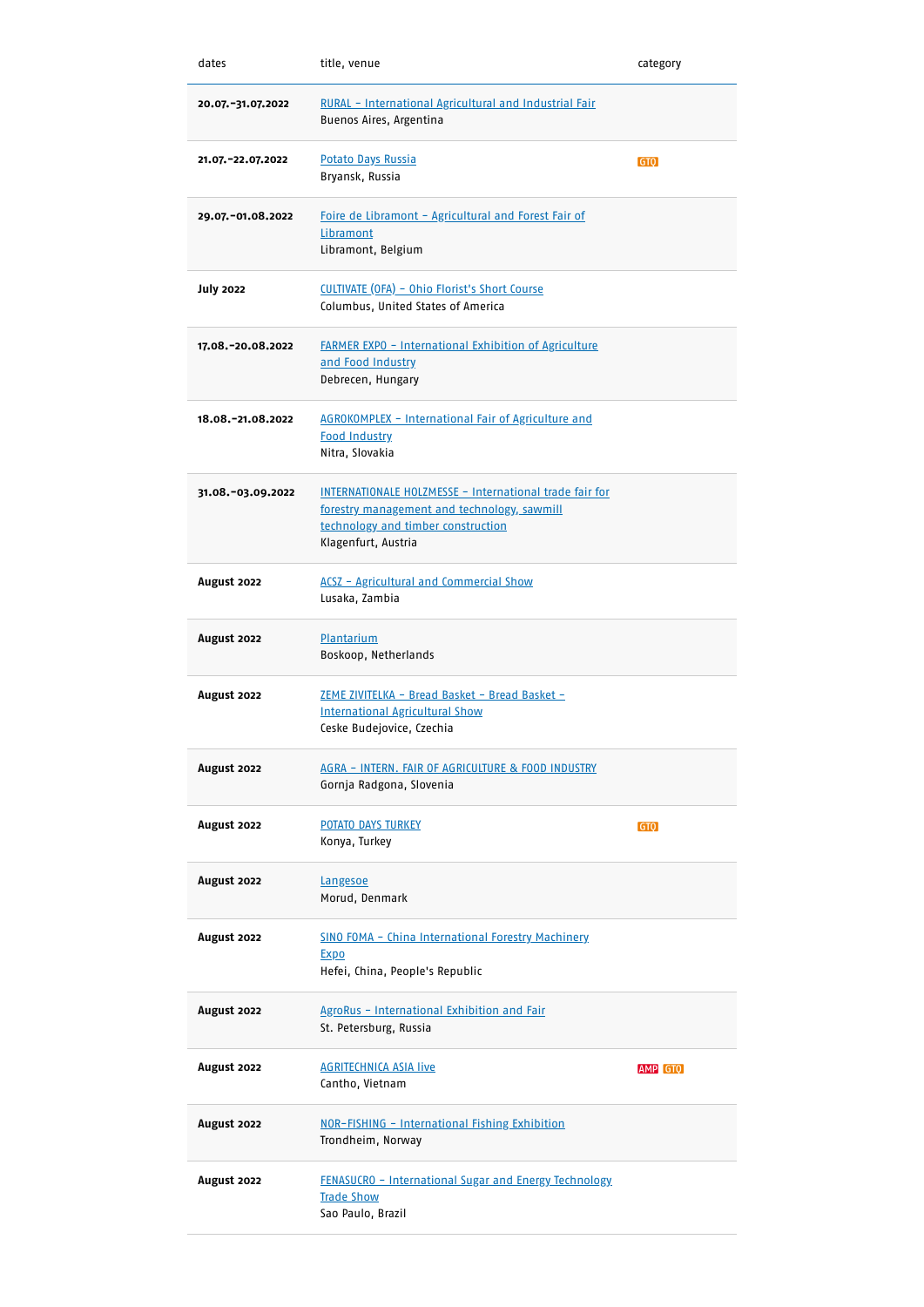| dates                | title, venue                                                                                                                                                                           | category            |
|----------------------|----------------------------------------------------------------------------------------------------------------------------------------------------------------------------------------|---------------------|
| August 2022          | <b>EXPOINTER - International Trade Fair for Livestock</b><br>Porto Alegre, Brazil                                                                                                      |                     |
| August 2022          | HORTICO - Fruit and Vegetable Horticultural Exhibition<br>Debrecen, Hungary                                                                                                            |                     |
| 07.09. - 08.09.2022  | <b>PotatoEurope</b><br>Springe-Mittelrode, Germany                                                                                                                                     | ↩                   |
| 07.09.-09.09.2022    | VICTAM ASIA - South East Asia's Exhibition & Conference<br><u>for the Animal &amp; Aquatic Feed, Rice &amp; Tapioca</u><br><b>Production Industries</b><br>Bangkok, Thailand           |                     |
| 13.09. - 15.09. 2022 | FlowersExpo - Int. Exhibition of Flowers and Plants<br>Moscow, Russia                                                                                                                  | <b>AMP</b>          |
| 14.09.-17.09.2022    | GaLaBau - gardening. landscaping. greendesign.<br>Nuremberg, Germany                                                                                                                   | <b>int</b> FEMY JIU |
| 20.09.-23.09.2022    | WorldFood Moscow - International Food & Beverage<br>Exhibition<br>Moscow, Russia                                                                                                       | <b>AMP</b>          |
| 23.09.-25.09.2022    | Grüne Tage Thüringen - The agricultural fair in Central<br><b>Germany</b><br>Erfurt, Germany                                                                                           | reg Exw v           |
| 28.09.-29.09.2022    | <u> Elmia Garden - Specialized Fair for Suppliers to Garden</u><br><b>Centres and Similar Retail Outlets</b><br>Joenkoeping, Sweden                                                    |                     |
| September 2022       | Foire Internationale de L'Agriculture - Agricultural<br><b>International Fair</b><br>Antananarivo, Madagascar                                                                          |                     |
| September 2022       | LIGNUMEXPO-FOREST - International Fair for Machines,<br>Tools, Equipment and Materials for Wood-processing<br><b>Industry and International Forestry Exhibition</b><br>Nitra, Slovakia |                     |
| September 2022       | Agro Show - International Agricultural Exhibition<br>Poznan, Poland                                                                                                                    |                     |
| September 2022       | Flowers - International exhibition of horticulture,<br>floriculture, greening, provision of public facilities and<br>landscape urbanism<br>Moscow, Russia                              |                     |
| September 2022       | <b>Iceland Fishing Expo</b><br>Reykjavik, Iceland                                                                                                                                      |                     |
| September 2022       | IAL - IRRIGATION AUSTRALIA EXPO<br>not yet determined, Australia                                                                                                                       |                     |
| September 2022       | Dairy, Livestock, Poultry Expo - Agrofarm India<br>Gandhinagar, India                                                                                                                  | AMP GTO             |
| September 2022       | SAHARA - International Agricultural Exhibition for Africa<br>and the Middle East<br>Cairo, Egypt                                                                                       |                     |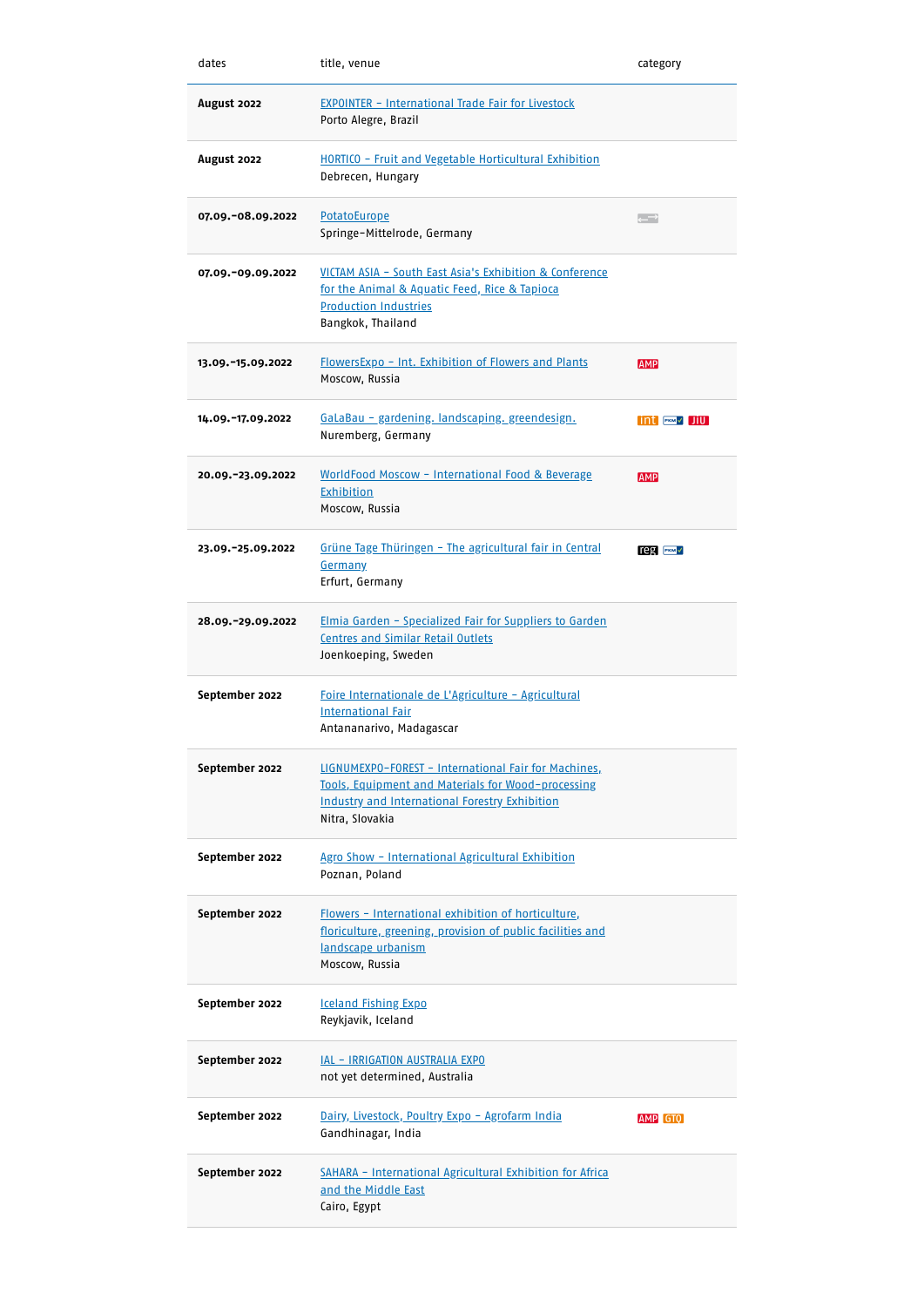| dates                | title, venue                                                                                                                            | category   |
|----------------------|-----------------------------------------------------------------------------------------------------------------------------------------|------------|
| September 2022       | EKO-LAS<br>Janów Lubelski, Poland                                                                                                       |            |
| September 2022       | Food Technology Asia Lahore - International Food<br><b>Processing Technology &amp; Machinery Show</b><br>Karachi, Pakistan              |            |
| September 2022       | International Agricultural Fair - International<br><b>Agricultural Fair</b><br>Novi Sad, Serbia                                         |            |
| September 2022       | Tarim ve Teknoloji Gunleri - Agriculture and Technology<br><u>Days</u><br>Karaevli / Tekirdag, Turkey                                   | GTO        |
| September 2022       | INNOV-AGRI - International Agricultural Exhibition<br>not yet determined, France                                                        |            |
| September 2022       | <b>Agromalim</b><br>Arad, Romania                                                                                                       |            |
| September 2022       | <u> FLORMART - International Exhibtion of Gardening and</u><br><b>Floriculture</b><br>Padua, Italy                                      |            |
| September 2022       | World Dairy Expo - International Exhibition for the Dairy<br><b>Cattle Industry</b><br>Madison, United States of America                |            |
| September 2022       | Sichuan International Agricultural Expo<br>Chengdu, China, People's Republic                                                            |            |
| September 2022       | SPACE - International Exhibition for Animal Production<br>Rennes, France                                                                |            |
| September 2022       | EuroTier China - International Trade Fair for Intensive<br><b>Animal Production and Processing</b><br>Chengdu, China, People's Republic | AMP GTQ    |
| 04.10. - 07.10.2022  | AGROSALON - Specializes Exhibition of Agricultural<br><b>Machinery</b><br>Moscow, Russia                                                | <b>AMP</b> |
| 04.10.-06.10.2022    | Fruit Attraction - International Trade show for the fruit<br>and vegetable industry<br>Madrid, Spain                                    | <b>AMP</b> |
| 12.10. - 14.10.2022  | KazAgro / KazFarm - International Exhibition for<br><b>Agriculture and Animal Husbandry</b><br>Nur-Sultan, Kazakhstan                   | GTO        |
| 13.10.-23.10.2022    | OLMA - Swiss Agricultural and Dairy-Farming Fair<br>St. Gallen, Switzerland                                                             |            |
| 15.10. - 23.10. 2022 | <b>Oberschwabenschau</b><br>Ravensburg, Germany                                                                                         | reg        |
| 19.10. - 21.10. 2022 | <b>ELMIA LANTBRUK - Elmia Agriculture Exhibition Livestock</b><br>& Technology<br>Joenkoeping, Sweden                                   |            |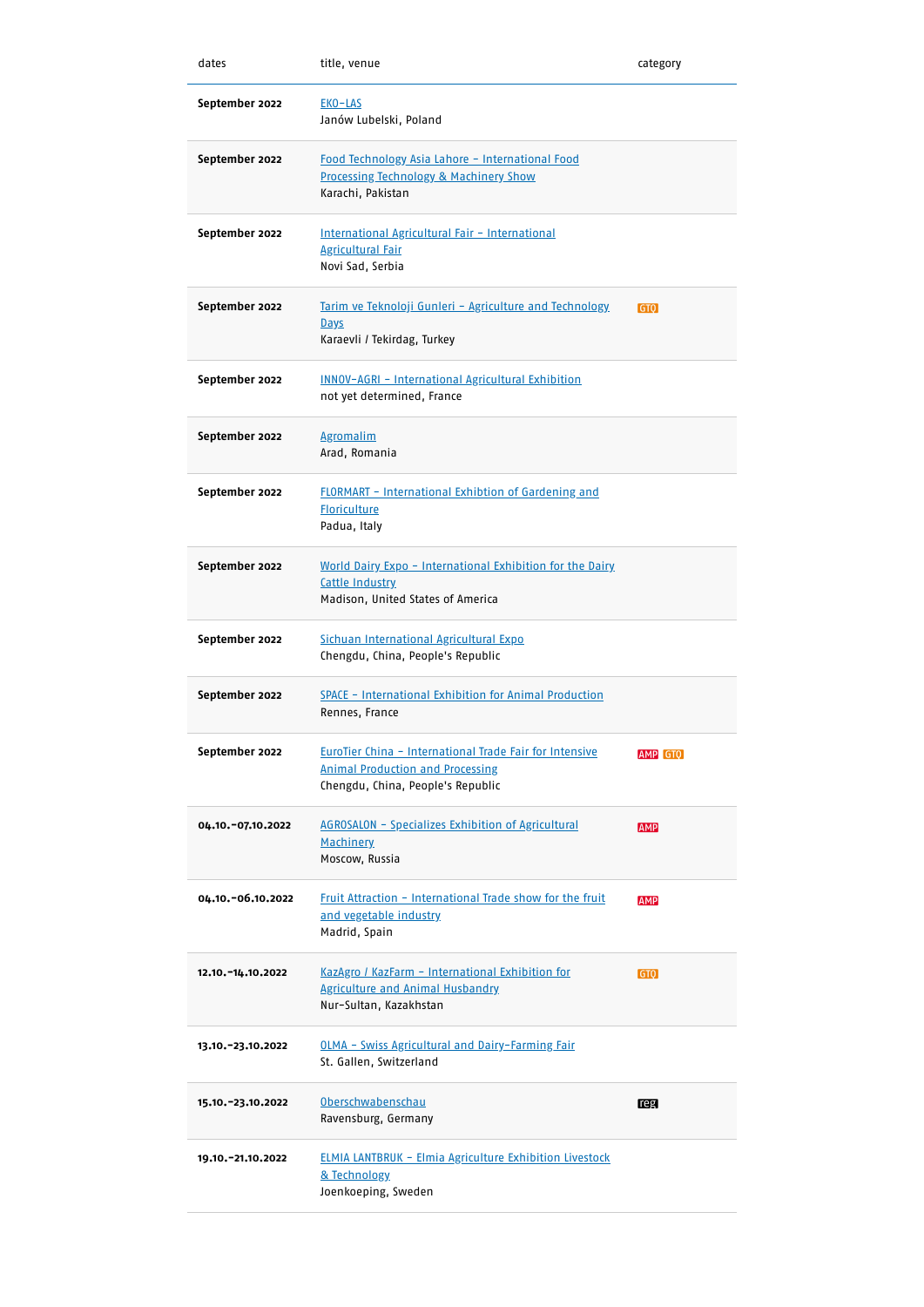| dates                | title, venue                                                                                                                                                          | category   |
|----------------------|-----------------------------------------------------------------------------------------------------------------------------------------------------------------------|------------|
| 20.10. - 23.10. 2022 | AGROTICA - International Fair of Agricultural Machinery,<br><b>Equipment and Supplies</b><br>Thessaloniki, Greece                                                     |            |
| 22,10, -26,10, 2022  | Woodtech (formerly Wood Processing Machinery) - Wood<br>Processing Machines, Cutting Tools and Hand Tools Fair<br>Istanbul, Turkey                                    |            |
| 25.10. - 28.10. 2022 | <b>InterAGRO</b><br>Kiev, Ukraine                                                                                                                                     | <b>AMP</b> |
| 26,10, -28,10, 2022  | CIAME - China International Agricultural Machinery<br>Exhibition<br>Tianjin, China, People's Republic                                                                 | <b>AMP</b> |
| October 2022         | Iran Plex - Int. Exh. of Poultry, Livestock, Dairy &<br><b>Related Industries</b><br>Tehran, Iran, Islamic Republic                                                   |            |
| October 2022         | Sommet de l'Elevage - Livestock Summit<br>Clermont-Ferrand-Cournon, France                                                                                            |            |
| October 2022         | <b>AGRIFLOR - International Flower Trade Show</b><br>Quito, Ecuador                                                                                                   |            |
| October 2022         | CFSE - China Fisheries & Seafood Expo<br>Qingdao, China, People's Republic                                                                                            |            |
| October 2022         | AGROKOS - International Exhibition of Agribusiness,<br><b>Food and Drink</b><br>Prishtine, Kosovo                                                                     |            |
| October 2022         | AQUA SUR - International Aquaculture Exhibition<br>Puerto Montt, Chile                                                                                                |            |
| October 2022         | Agri Week Tokyo<br>Chiba/Tokyo, Japan                                                                                                                                 |            |
| October 2022         | Sunbelt Ag Expo<br>Moultrie, United States of America                                                                                                                 |            |
| October 2022         | <b>Konekilleri</b><br>Jyvaeskylae, Finland                                                                                                                            | GTQ        |
| October 2022         | Fiere Zootecniche (formerly Salon Salute Animale) -<br>Cremona International Livestock Exhibition<br>Cremona, Italy                                                   |            |
| October 2022         | Animal Farming Krasnodar (formerly Farming Expo) -<br>International exhibition of equipment, feed and<br>veterinary products for animal farming<br>Krasnodar, Russia  |            |
| October 2022         | Iraq - Erbil Agrofood - The International Exhibition for<br><u> Agriculture, Food, Food Processing and Packaging</u><br>Erbil, Iraq                                   |            |
| October 2022         | <b>INDAGRA - International Trade Fair of Equipment and</b><br>Products in Agriculture, Horticulture, Viticulture and<br><b>Animal Husbandry</b><br>Bucharest, Romania |            |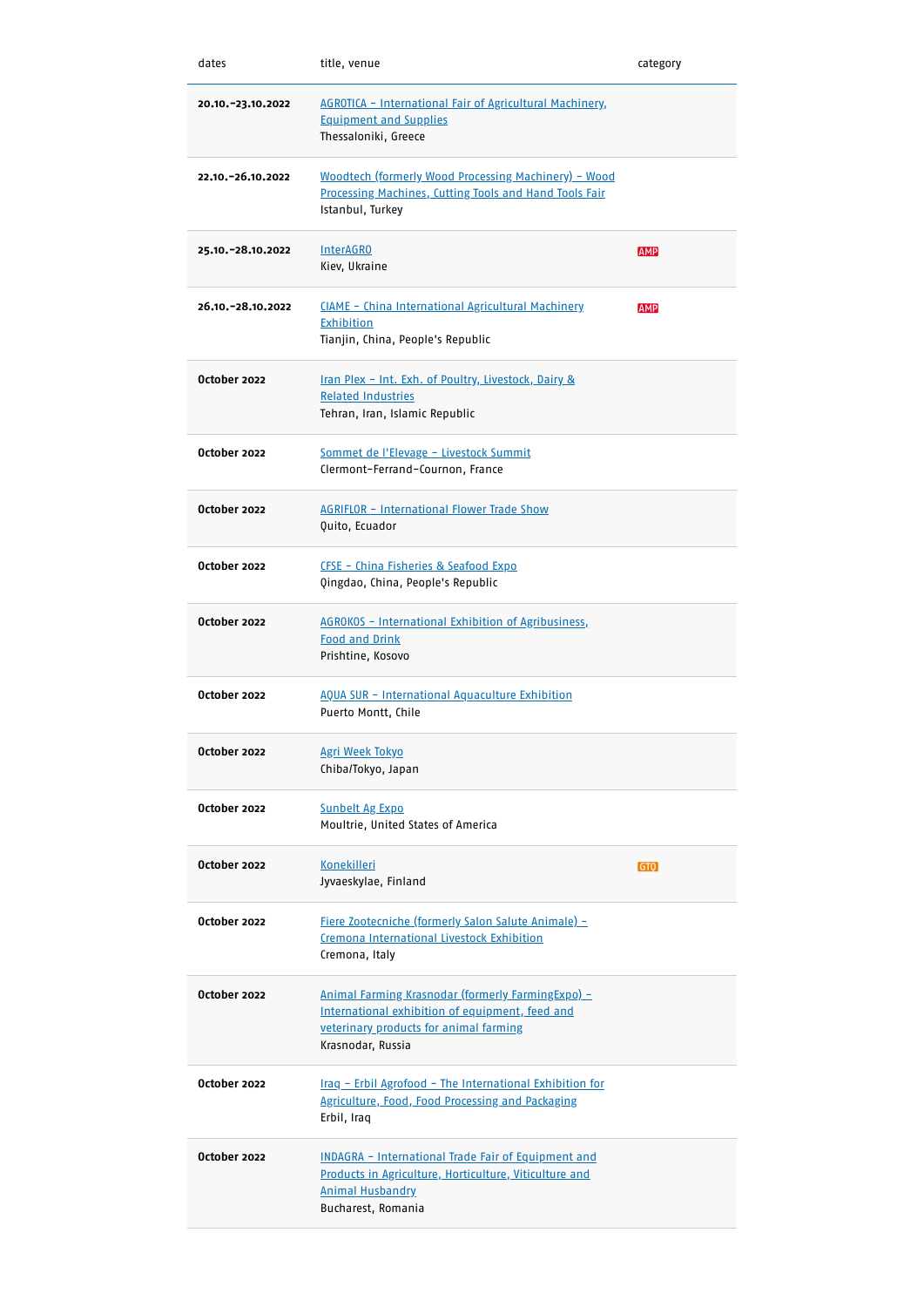| dates        | title, venue                                                                                                                                                                                | category   |
|--------------|---------------------------------------------------------------------------------------------------------------------------------------------------------------------------------------------|------------|
| October 2022 | Goldener Herbst / Golden Autumn - Russian Agricultural<br>Exhibition<br>Moscow, Russia                                                                                                      |            |
| October 2022 | <u> RMV - Rundvee &amp; Mechanisatie Vakdagen</u><br>Hardenberg, Netherlands                                                                                                                |            |
| October 2022 | SIPSA FILAHA (SIMA SIPSA) - International trade show for<br>livestock and agri-business<br>Algiers, Algeria                                                                                 |            |
| October 2022 | <b>AGRIMAX - AGRIMEX Exhibition</b><br>Metz, France                                                                                                                                         |            |
| October 2022 | Agri Myanmar - International Exhibition and Conference<br>in Agriculture for Myanmar<br>Yangon, Myanmar                                                                                     |            |
| October 2022 | SAUDI AGRICULTURE - International Agriculture, Water &<br><b>Agri-Industry Show</b><br>Riyadh, Saudi Arabia                                                                                 |            |
| October 2022 | <b>International Dairy Cattle Show (within Fiere</b><br>Zootecniche)<br>Cremona, Italy                                                                                                      |            |
| October 2022 | <b>AgriTek Uzbekistan</b><br>Tashkent, Uzbekistan                                                                                                                                           |            |
| October 2022 | Agrena - International Exhibition for the Management<br>& Production of Poultry, Livestock & Fish<br>Cairo, Egypt                                                                           |            |
| October 2022 | Riga, Latvia                                                                                                                                                                                |            |
| October 2022 | Future Fish Eurasia - International Fair for Fish<br><b>Imports/Exports, Processing, Aquaculture and Fisheries</b><br>Izmir, Turkey                                                         |            |
| October 2022 | ANFD - Australian National Field Days<br>Orange/Australia, Australia                                                                                                                        |            |
| October 2022 | MoldAgroTech - Autumn - International Fair for<br>Machines, Appliances, Equipment and Technology in<br>Agriculture, Forestry, Wine-Growing and Food Industry<br>Kishniev, Moldova, Republic |            |
| October 2022 | SIAT - Agricultural Investment and Technology Exhibition<br>Tunis, Tunisia                                                                                                                  |            |
| October 2022 | <u> BURTARIM - Int. Agriculture, Seed Raising, Saplings and</u><br><b>Dairy Industry Fair</b><br>Bursa, Turkey                                                                              |            |
| October 2022 | Expo Mongolia (ehem. Future Mongolia) - International<br>Mining & Multi Sector Trade Fair<br>Ulan Bator, Mongolia                                                                           | <b>AMP</b> |
| October 2022 | <u> HNA - HARDSCAPE North America - Hardscape Exhibition</u><br>Louisville, United States of America                                                                                        |            |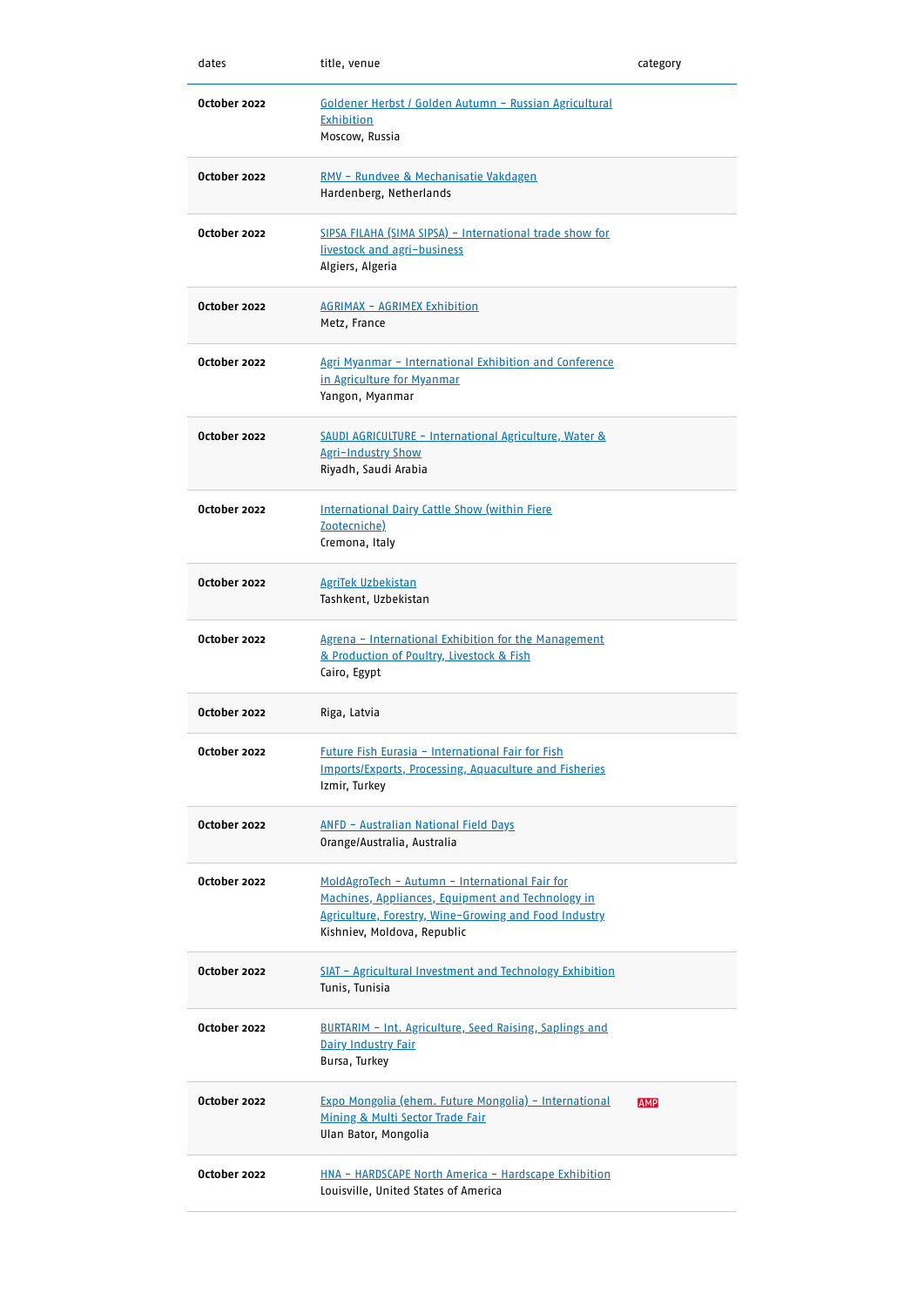| dates                 | title, venue                                                                                                                                                                                                                   | category                                                                                                                                                                                                                                                                                                                 |
|-----------------------|--------------------------------------------------------------------------------------------------------------------------------------------------------------------------------------------------------------------------------|--------------------------------------------------------------------------------------------------------------------------------------------------------------------------------------------------------------------------------------------------------------------------------------------------------------------------|
| 04.11. - 06.11.2022   | <b>FISCH &amp; FEINES</b><br>Bremen, Germany                                                                                                                                                                                   | reg                                                                                                                                                                                                                                                                                                                      |
| 06.11. - 10.11.2022   | SIMA - International Agri Business Show<br>Paris, France                                                                                                                                                                       |                                                                                                                                                                                                                                                                                                                          |
| 09.11. - 11.11.2022   | AgroExpoSiberia - International Trade Exhibition for<br><b>Agriculture and Animal Husbandry in Siberia</b><br>Novosibirsk, Russia                                                                                              | AMP GTO                                                                                                                                                                                                                                                                                                                  |
| 09.11. - 11.11.2022   | <b>IFTF - International Floriculture Trade Fair</b><br>Vijfhuizen, Netherlands                                                                                                                                                 |                                                                                                                                                                                                                                                                                                                          |
| 11.11. - 14.11.2022   | Myanmar Agrotek Foodtek - Myanmar International<br><b>Agricultural and Food Industry Exhibition</b><br>Yangon, Myanmar                                                                                                         |                                                                                                                                                                                                                                                                                                                          |
| 15.11. - 18.11. 2022  | <b>EuroTier - with Energy Decentral - the world's leading</b><br>trade fair for animal production<br>Hanover, Germany                                                                                                          | $int$ $\frac{1}{2}$ $\frac{1}{2}$ $\frac{1}{2}$ $\frac{1}{2}$ $\frac{1}{2}$ $\frac{1}{2}$ $\frac{1}{2}$ $\frac{1}{2}$ $\frac{1}{2}$ $\frac{1}{2}$ $\frac{1}{2}$ $\frac{1}{2}$ $\frac{1}{2}$ $\frac{1}{2}$ $\frac{1}{2}$ $\frac{1}{2}$ $\frac{1}{2}$ $\frac{1}{2}$ $\frac{1}{2}$ $\frac{1}{2}$ $\frac{1}{2}$ $\frac{1}{2$ |
| 16.11. - 18.11.2022   | <b>OPF</b><br>Mexico City, Mexico                                                                                                                                                                                              | <b>AMP</b>                                                                                                                                                                                                                                                                                                               |
| 17.11. - 19.11. 2022  | INTERPOMA - International trade show for production,<br>storage and marketing of apples<br>Bolzano, Italy                                                                                                                      |                                                                                                                                                                                                                                                                                                                          |
| 22.11. - 25.11. 2022  | Agro Pack Iraq Erbil - International Trade Fair<br>Agriculture & Poultry   Food & Beverage Processing and<br>Packaging   Ingredients   Food & Hospitality<br>Erbil, Iraq                                                       |                                                                                                                                                                                                                                                                                                                          |
| 22, 11, -24, 11, 2022 | agrofood Kenya (incl. agro, food+bev tec, food<br>ingredients, food+hospitality) - Int. Trade Show on<br>Agriculture & Livestock, Food, Beverage & Packaging<br>Technology and Food, Beverages & Hospitality<br>Nairobi, Kenya | <b>AMP</b>                                                                                                                                                                                                                                                                                                               |
| 24.11. - 28.11. 2022  | <b>AGRAMA - Swiss Trade Fair of Agricultural Machinery</b><br>Berne, Switzerland                                                                                                                                               |                                                                                                                                                                                                                                                                                                                          |
| 29.11. - 02.12.2022   | <b>AGROMEK - International Exhibition for Agricultural</b><br>Mechanization, Cattle and Pigs<br>Herning, Denmark                                                                                                               |                                                                                                                                                                                                                                                                                                                          |
| 29.11. - 01.12. 2022  | VINITECH SIFEL - The International Trade Show for the<br>Wine, Fruit and Vegetable Production Sectors<br>Bordeaux, France                                                                                                      |                                                                                                                                                                                                                                                                                                                          |
| November 2022         | <u> Agritek Shymkent - International Exhibition for</u><br>Agruculture, Horticulture, Animal Husbandry & Stock<br>Breeding in Southern Kazakhstan<br>Shymkent, Kazakhstan                                                      |                                                                                                                                                                                                                                                                                                                          |
| November 2022         | <b>PACIFIC MARINE EXPO - Regional Commercial Fishing</b><br><b>Trade Show</b><br>Seattle, United States of America                                                                                                             |                                                                                                                                                                                                                                                                                                                          |
| November 2022         | Siberian Agricultural Forum<br>Krasnojarsk, Russia                                                                                                                                                                             |                                                                                                                                                                                                                                                                                                                          |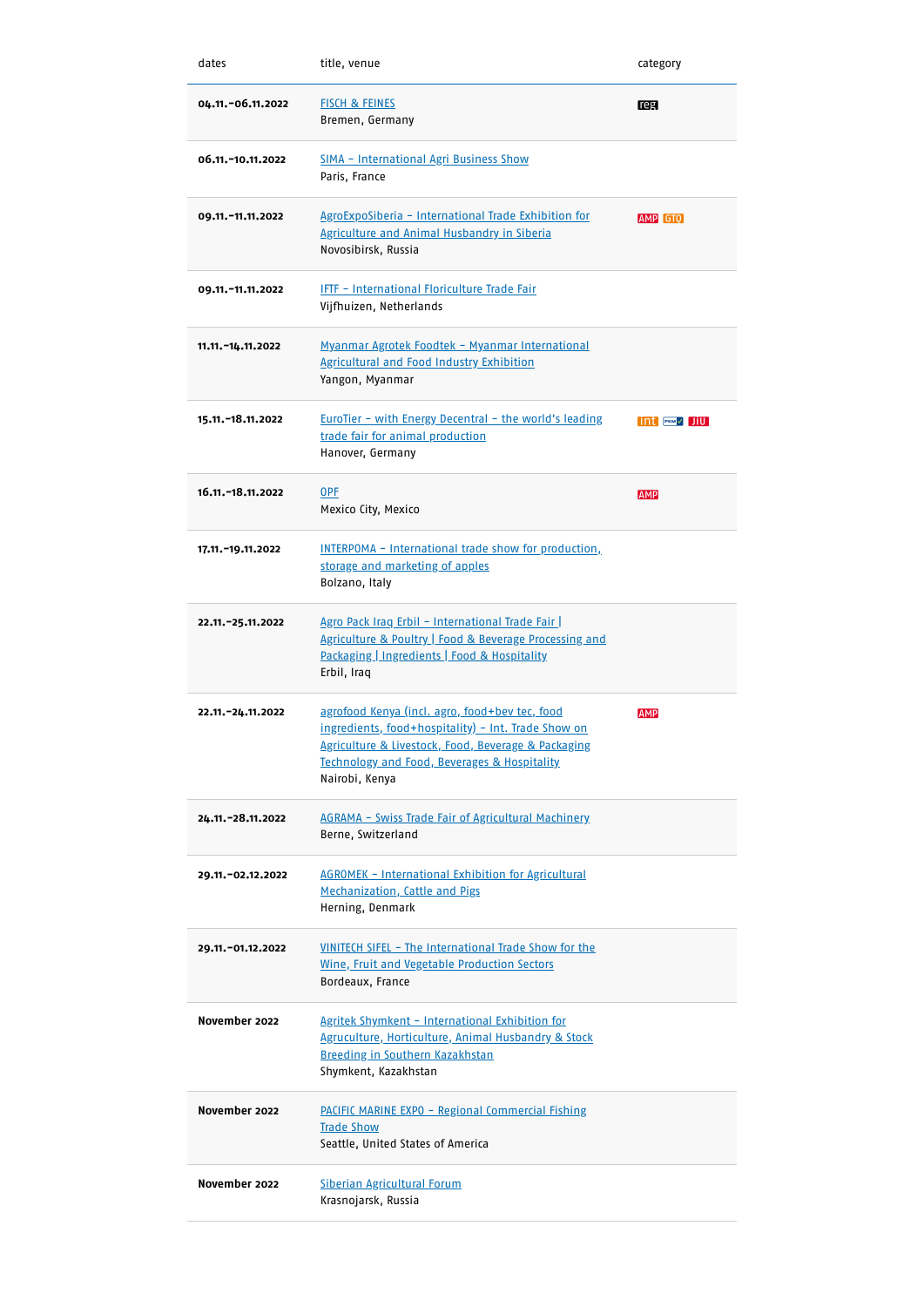| dates         | title, venue                                                                                                                                  | category   |
|---------------|-----------------------------------------------------------------------------------------------------------------------------------------------|------------|
| November 2022 | The Flower and Plant Show - Istanbul Plants, Landscape<br>and Sub-Industries Specialization Fair<br>Istanbul, Turkey                          |            |
| November 2022 | Growtech - International Greenhouse, Agricultural<br>Technology and Livestock Equipment Fair<br>Antalya, Turkey                               |            |
| November 2022 | Agro-Innovation - Agricultural/Horticultural Machinery<br>and Equipment Exhibition<br>Tokyo, Japan                                            |            |
| November 2022 | UzAgroExpo - Agriculture/ UzProdExpo - Food Industry<br>Tashkent, Uzbekistan                                                                  |            |
| November 2022 | GFIA Global - Global Forum for Innovations in<br><b>Agriculture</b><br>Abu Dhabi, United Arab Emirates                                        |            |
| November 2022 | YUGAGRO - International Agro-Industrial Exhibition<br>Krasnodar, Russia                                                                       | AMP GTO    |
| November 2022 | <b>CAPR'INOV</b><br>Niort, France                                                                                                             |            |
| November 2022 | <b>INTERPOM/PRIMEURS - International Potato, Fruit and</b><br>Vegetables Trade Fair<br>Kortrijk, Belgium                                      |            |
| November 2022 | ASIA AGRI-TECH Expo & Forum - International Agriculture<br><b>Technology Expo</b><br>Taipei, Taiwan                                           |            |
| November 2022 | BISFE - Busan International Seafood & Fisheries Expo<br>Busan, Korea, Republic                                                                |            |
| November 2022 | FoodExpo Qazakhstan - Central Asian International Food<br><b>Industry Exhibition</b><br>Almaty, Kazakhstan                                    | <b>AMP</b> |
| November 2022 | EIMA INTERNATIONAL - International Agricultural<br><b>Machinery Exhibition</b><br>Bologna, Italy                                              |            |
| November 2022 | <b>AgroAlpin</b><br>Innsbruck, Austria                                                                                                        |            |
| November 2022 | Siberian agricultural week - International Exhibition of<br>Agricultural Production, New Technologies and<br>Equipment<br>Novosibirsk, Russia |            |
| November 2022 | AgroWorld Kazakhstan - Central Asian International<br><b>Agriculture Exhibition</b><br>Almaty, Kazakhstan                                     | <b>AMP</b> |
| November 2022 | <b>IPM DUBAI - International Plants Expo Middle East</b><br>Dubai, United Arab Emirates                                                       | GTO        |
| November 2022 | CTR - Centralne Targi Rolnicze - Central Agricultural Trade<br>Fair<br>Warsaw, Poland                                                         |            |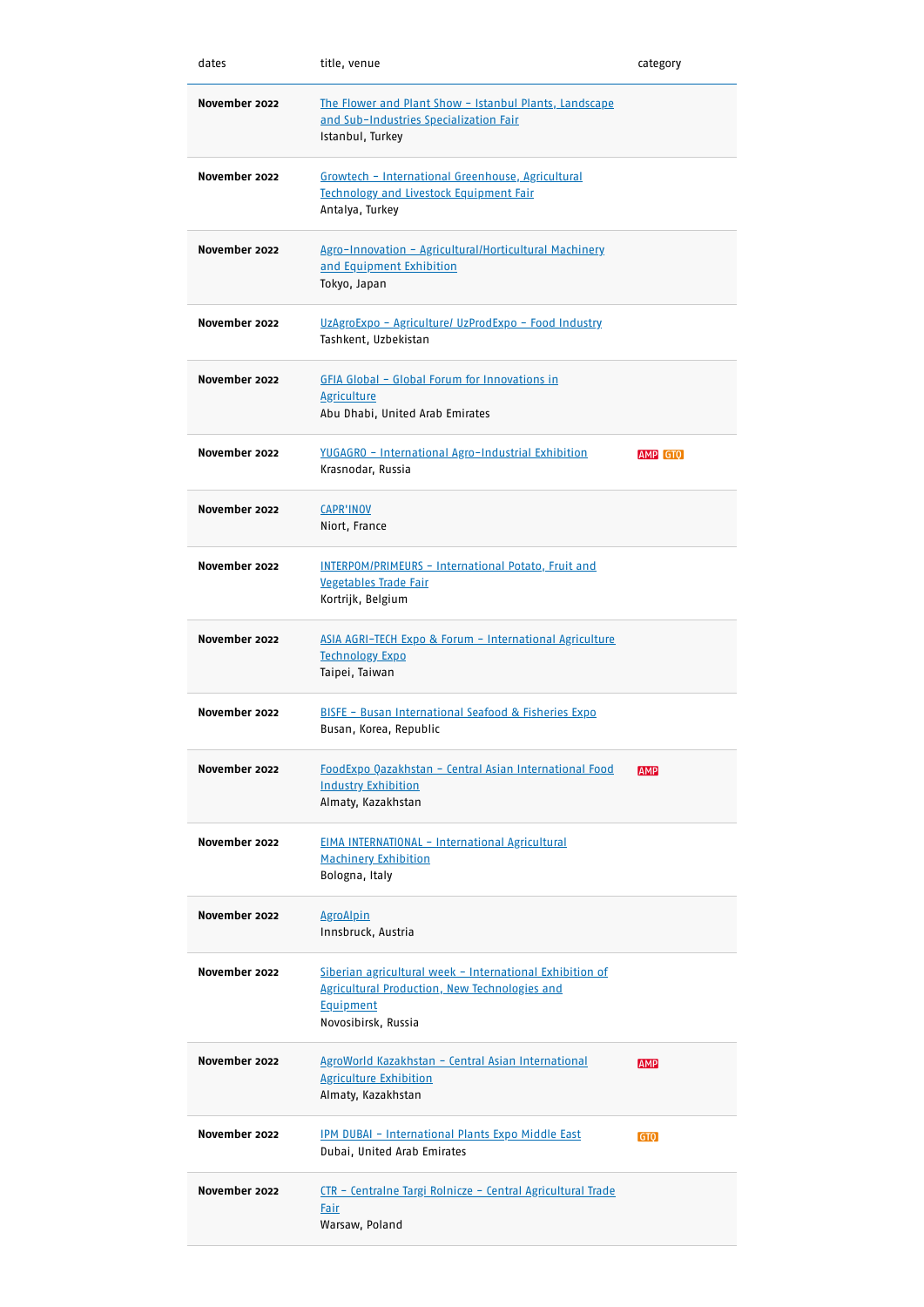| dates                | title, venue                                                                                                                                                                                                   | category   |
|----------------------|----------------------------------------------------------------------------------------------------------------------------------------------------------------------------------------------------------------|------------|
| November 2022        | bio ÖSTERREICH - Trade fair for organic products and<br>sustainability<br>Wieselburg, Austria                                                                                                                  |            |
| November 2022        | Expo AgroAlimenaria Guanajuato - Agricultural,<br><b>Horticultural and Agro industrial Exhibition</b><br>Irapuato, Mexico                                                                                      |            |
| 01.12. - 03.12.2022  | agrofood West Africa (including food+bey tec,<br>food+hospitality) - Int. Trade Show on Agriculture &<br>Livestock, Food, Beverage & Packaging Technology and<br>Food, Beverages & Hospitality<br>Accra, Ghana | <b>AMP</b> |
| 01.12. - 03.12.2022  | agro AgroTech West Africa Ghana - Int. Trade Show on<br>agricultural technology and machines, animal<br>production, floriculture and horticulture<br>Accra, Ghana                                              | AMP GTO    |
| 05.12. - 08.12.2022  | THE BIG 5 SHOW / M. E. Concrete - International Building<br>& Construction Show<br>Dubai, United Arab Emirates                                                                                                 | AMP LPA    |
| 07.12. - 09.12.2022  | <b>LANDBOUWWERKTUIGENBEURS - Agriculture Machinery</b><br>Show<br>Leeuwarden, Netherlands                                                                                                                      |            |
| 08.12. - 11.12. 2022 | <u> Pferd &amp; Jagd - Europe's biggest exhibition for</u><br>equestrain sports, hunting and fishing<br>Hanover, Germany                                                                                       | reg Exw v  |
| December 2022        | <b>KISAN Indian Agriculture Trade Fair</b><br>Pune, India                                                                                                                                                      |            |
| December 2022        | agro AgroTech West Africa Cote d'Ivoire - Int. Trade Show<br>on Agriculture & Livestock, Food, Beverage & Packaging<br>Technology and Food, Beverages & Hospitality<br>Abidjan, Côte d'Ivoire                  | GTO        |
| December 2022        | Fresh Business Expo Ukraine - International Exhibition<br>for the Fresh Produce Industry in Ukraine and other CIS<br>Countries<br>Kiev, Ukraine                                                                |            |
| December 2022        |                                                                                                                                                                                                                |            |
|                      | International Horti Expo - Horticulture,<br><b>FarmMmachinery, Post Harvest &amp; Technologies</b><br>Exhibition<br>Pune, India                                                                                |            |
| December 2022        | AGRO TECH - Agro Technology and Business Fair<br>Chandigarh, India                                                                                                                                             |            |
| December 2022        | <b>Flora Expo</b><br>Pune, India                                                                                                                                                                               |            |
| 20.01. - 22.01.2023  | <u> Agrarmesse Alpen-Adria</u><br>Klagenfurt, Austria                                                                                                                                                          |            |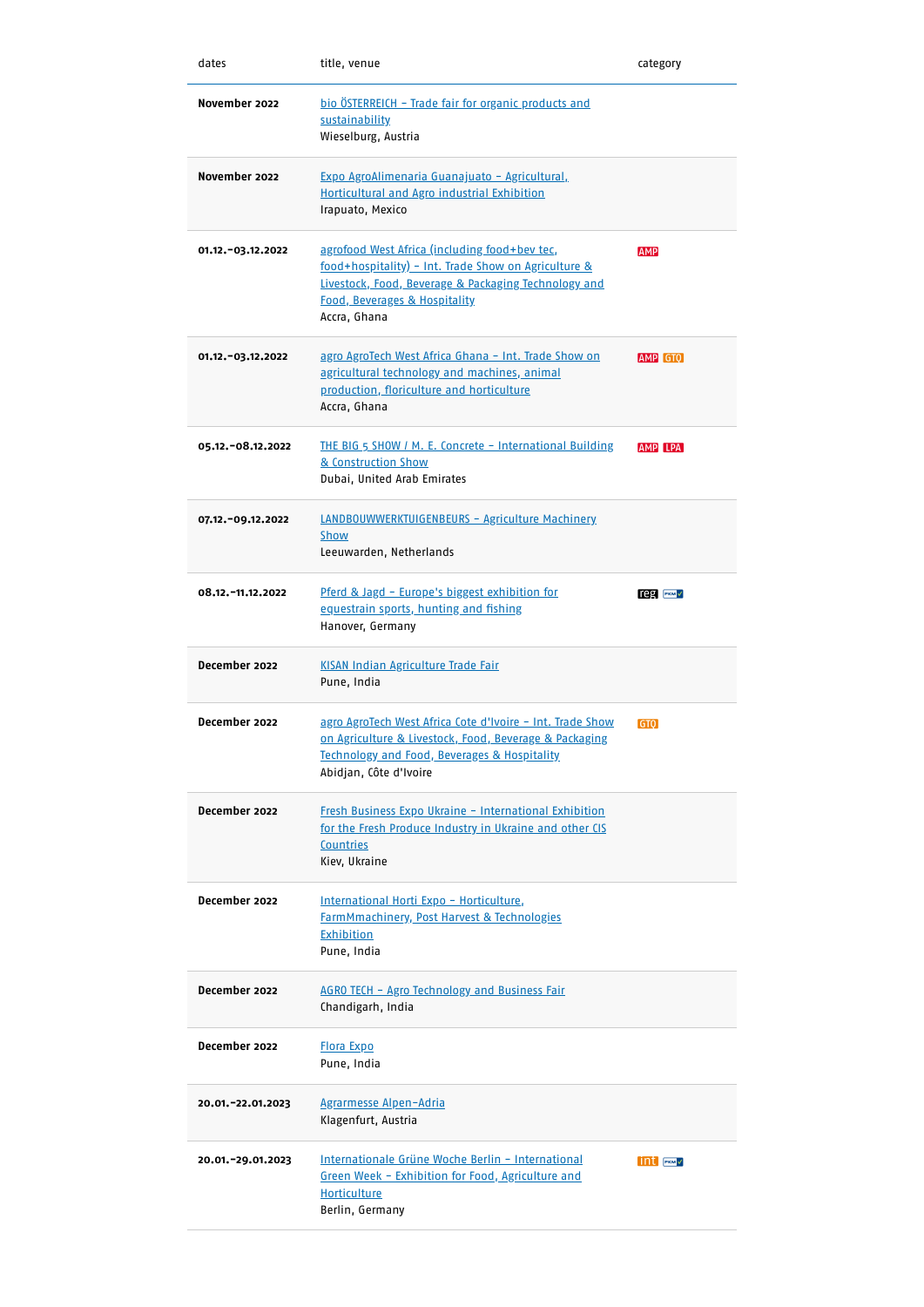| dates                      | title, venue                                                                                                                                                                  | category        |
|----------------------------|-------------------------------------------------------------------------------------------------------------------------------------------------------------------------------|-----------------|
| 24.01.-29.01.2023          | FISCH & ANGEL - Exhibition for fishing<br>Dortmund, Germany                                                                                                                   | reg             |
| 24.01.-27.01.2023          | IPM ESSEN - The world's leading trade fair for<br>horticulture<br>Essen, Germany                                                                                              | <b>int</b> FKMV |
| January 2023               | De Groene Sector Vakbeurs<br>Hardenberg, Netherlands                                                                                                                          |                 |
| January 2023               | SIVAL - Exhibition for Wine Making Equipment<br>Angers, France                                                                                                                |                 |
| not yet<br>determined 2022 | AGRILEVANTE - International Exhibition of Machinery &<br><b>Equipment for Agriculture, Food Industry and Livestock</b><br><b>Breeding</b><br>Bari, Italy                      |                 |
| not yet<br>determined 2022 | <b>Flora Expo</b><br>Pune, India                                                                                                                                              |                 |
| January 2023               | <u> Polagra – PREMIERY</u><br>Poznan, Poland                                                                                                                                  |                 |
| not yet<br>determined 2022 | International Horti Expo - Horticulture,<br><b>FarmMmachinery, Post Harvest &amp; Technologies</b><br>Exhibition<br>Pune, India                                               |                 |
| January 2023               | <b>TSW</b><br>Warsaw, Poland                                                                                                                                                  |                 |
| January 2023               | <b>IPPE - International Production &amp; Processing Expo</b><br>Atlanta, United States of America                                                                             |                 |
| January 2023               | <u> Agriflanders - Agricultural Fair</u><br>Ghent, Belgium                                                                                                                    |                 |
| January 2023               | AGROmashEXPO - International Agriculture and<br><b>Agricultural Machinery Exhibition</b><br>Budapest, Hungary                                                                 |                 |
| January 2023               | AGROS expo - International Trade Fair for Animal<br><b>Husbandry, Breeding and Fodder Production</b><br>Moscow, Russia                                                        | GTO             |
| January 2023               | NutriFair - Danish trade fair for livestock producers<br>Fredericia, Denmark                                                                                                  |                 |
| January 2023               | Landscape Ontario's Congress - Congress featuring<br>Fencecraft - Canada's International Horticultural Lawn &<br><b>Garden Trade Show &amp; Conference</b><br>Toronto, Canada |                 |
| 02.02.-05.02.2023          | ZOOTECHNIA - International Fair for Livestock & Poultry<br>Thessaloniki, Greece                                                                                               |                 |
| 23.02.-26.02.2023          | Tier & Technik<br>St. Gallen, Switzerland                                                                                                                                     |                 |
| February 2023              | <u>NFMS - National Farm Machinery Show</u><br>Louisville, United States of America                                                                                            |                 |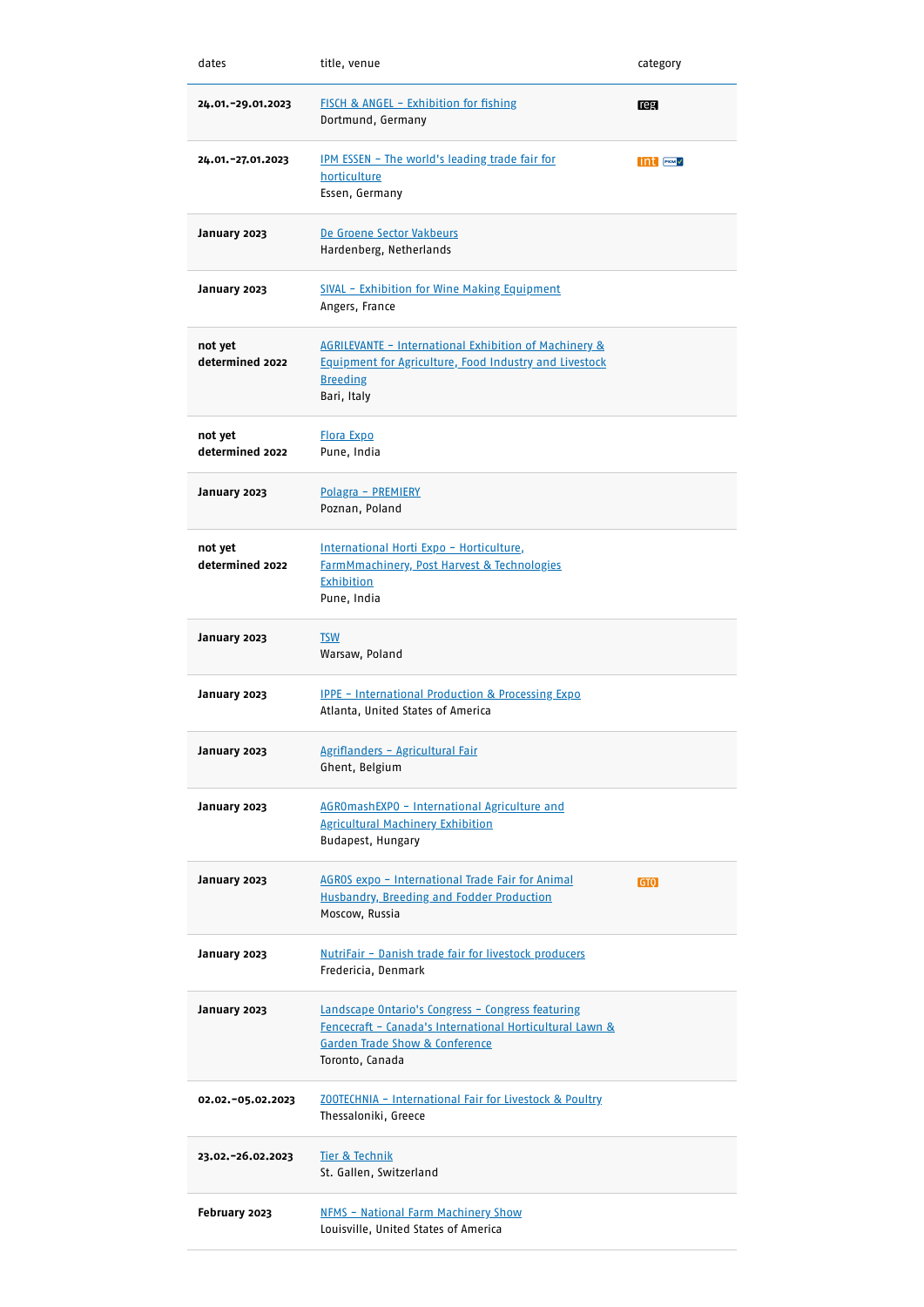| dates         | title, venue                                                                                                                                                                  | category |
|---------------|-------------------------------------------------------------------------------------------------------------------------------------------------------------------------------|----------|
| February 2023 | Fachtagung des österreichischen Erwerbsimkerbundes<br>Wels, Austria                                                                                                           |          |
| February 2023 | <b>Woodex</b><br>Tehran, Iran, Islamic Republic                                                                                                                               |          |
| February 2023 | AGRO-PARK - Agricultural Fair<br>Lublin, Poland                                                                                                                               |          |
| February 2023 | ACITF - Addis Abeba Chamber International Trade Fair<br>Addis Abeba, Ethiopia                                                                                                 |          |
| February 2023 | <b>ENOMAQ - International show of winery and bottling</b><br>machinery and equipment<br>Zaragoza, Spain                                                                       |          |
| February 2023 | Agro Animal Show - International Exhibition for<br><b>Effective Animal Husbandry</b><br>Kiev, Ukraine                                                                         | GTO      |
| February 2023 | <u> Grain Tech Expo - International Trade Fair for Grain</u><br>Technology, Grain Industry and Trade<br>Kiev, Ukraine                                                         | GTO      |
| February 2023 | TatAgroExpo (formerly<br>AGROCOMPLEX: Interagro. Animed. Farmer of VolgaRegion)<br>- Agricultural Exhibition<br>Kazan, Russia                                                 |          |
| February 2023 | <u> OLC – Oregon Logging Conference – Oregon Logging, </u><br>Construction, Trucking & Heavy Equipment Expo<br>Eugene, United States of America                               |          |
| February 2023 | TECNOVID - Exhibition for Equipment for Winegrowing<br>Zaragoza, Spain                                                                                                        |          |
| February 2023 | <b>HortiContact GO</b><br>Gorinchem, Netherlands                                                                                                                              |          |
| February 2023 | <b>FERMA</b><br>Lodz, Poland                                                                                                                                                  | GTO      |
| February 2023 | SIA - International Agricultural Show<br>Paris, France                                                                                                                        |          |
| February 2023 | <b>AGRA - International Agricultural Exhibition</b><br>Plovdiv, Bulgaria                                                                                                      |          |
| February 2023 | World Ag Expo® - California Farm Equipment Show &<br><b>International Exposition</b><br>Tulare, United States of America                                                      |          |
| February 2023 | Fruit.Vegetables.Logistics - International Exhibition of<br>Industrial Gardening, Viticulture, Highly Technological<br>Vegetable-Growing and Potato Industry<br>Kiev, Ukraine | GTO      |
| February 2023 | <b>FEHOVA - Hunting, Fishing and Arms International</b><br>Exhibition<br>Budapest, Hungary                                                                                    |          |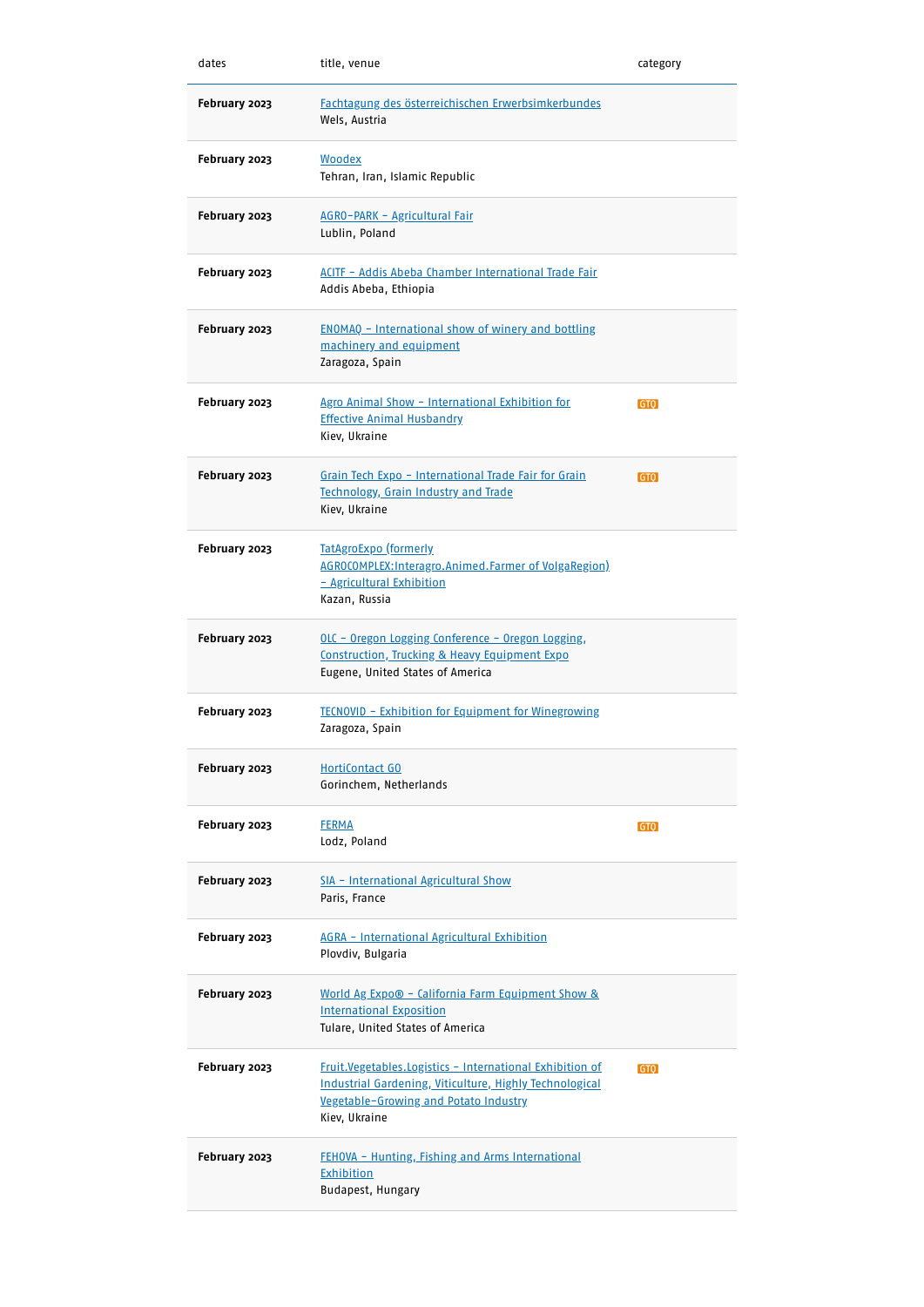| dates                | title, venue                                                                                                                                                                                | category |
|----------------------|---------------------------------------------------------------------------------------------------------------------------------------------------------------------------------------------|----------|
| February 2023        | <b>MYPLANT &amp; GARDEN</b><br>Milan, Italy                                                                                                                                                 |          |
| February 2023        | AGROEXPO - International Agriculture, Greenhouse and<br><b>Livestock Exhibition</b><br>Izmir, Turkey                                                                                        |          |
| 02.03. - 04.03. 2023 | <b>CIMAG</b><br>Silleda, Spain                                                                                                                                                              |          |
| 08.03.-10.03.2023    | VIV ASIA - International Trade Show for Intensive Animal<br>Production<br>Bangkok, Thailand                                                                                                 |          |
| March 2023           | <b>EXPOAGRO</b> - International Agricultural Exhibition<br>San Nicolás, Argentina                                                                                                           |          |
| March 2023           | AgriteQ<br>Doha, Qatar                                                                                                                                                                      |          |
| March 2023           | <b>FIAGROP</b><br>Havana, Cuba                                                                                                                                                              |          |
| March 2023           | <u> AB HOF - Trade fair for direct marketers</u><br>Wieselburg, Austria                                                                                                                     |          |
| March 2023           | <b>AgroWorld Uzbekistan</b><br>Tashkent, Uzbekistan                                                                                                                                         |          |
| March 2023           | <b>AGROTECH - International Fair of Agricultural Techniques</b><br>Kielce, Poland                                                                                                           |          |
| March 2023           | Sinaval-Eurofishing (within WMW - World Maritime<br>Week) - International Exhibition for the Naval, Port and<br>Offshore Industries<br>Bilbao, Spain                                        |          |
| March 2023           | Aqua-Fisch - International Trade Fair for Aquaculture,<br><b>ProfessionalFishing, Angling and Aquaristic</b><br>Friedrichshafen, Germany                                                    | reg      |
| March 2023           | Konya Agriculture - International Agriculture,<br><b>Agricultural Mechanization and Field Technologies Fair</b><br>Konya, Turkey                                                            |          |
| March 2023           | MoldAgroTech - Spring - International Fair for Machines,<br>Appliances, Equipment and Technology in Agriculture,<br>Forestry, Wine-Growing and Food Industry<br>Kishniev, Moldova, Republic |          |
| March 2023           | IDMA & VICTAM EMEA - Int. Flour, Semolina, Rice, Corn,<br>Bulghur, Feed Milling Technologies & Pulse, Pasta,<br><b>Biscuit Technologies Exhibition</b><br>Istanbul, Turkey                  |          |
| March 2023           | Mersin Agrodays - International Agriculture &<br><b>Horticulture Fair</b><br>Mersin, Turkey                                                                                                 |          |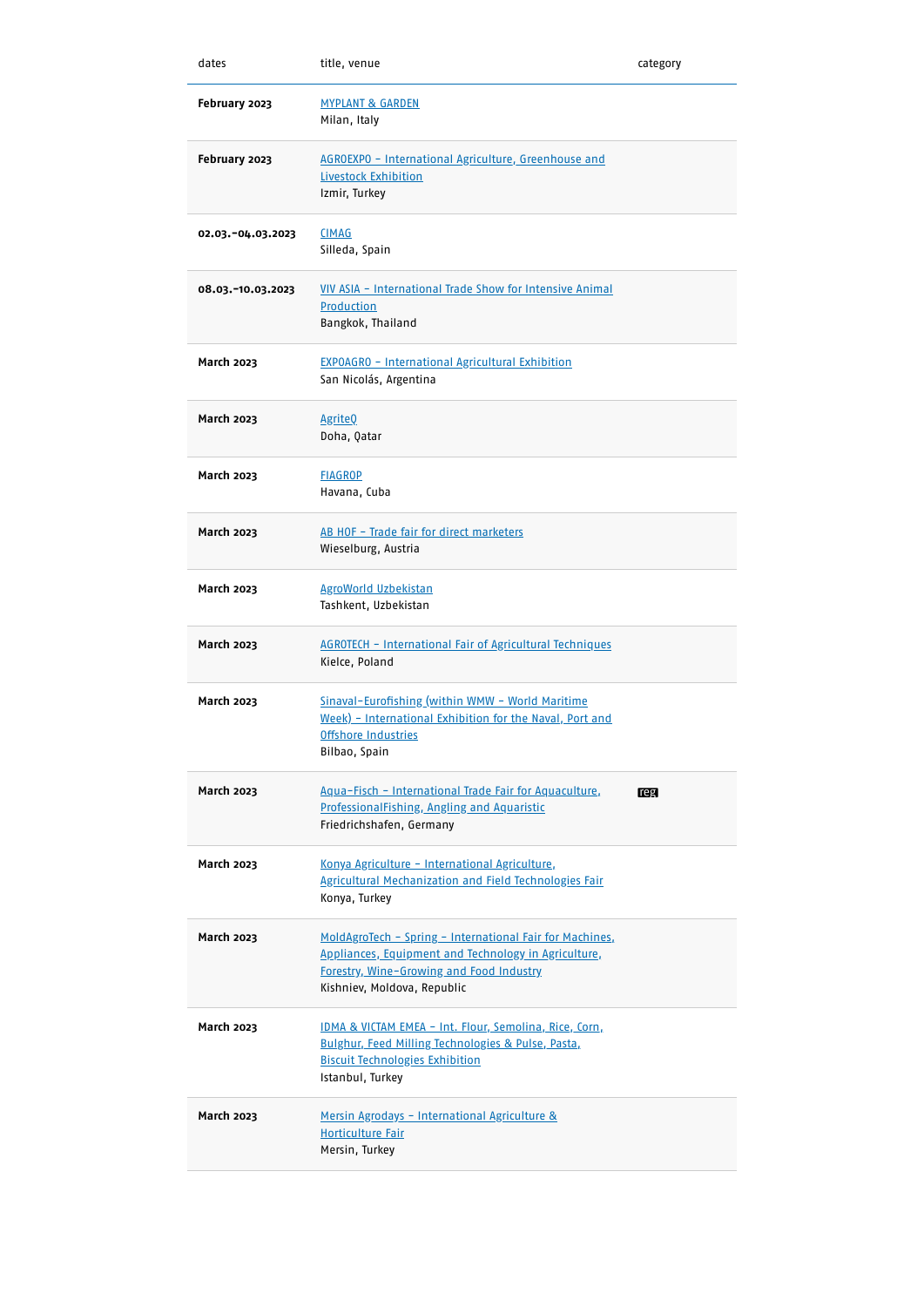| dates             | title, venue                                                                                                                                                                                       | category |
|-------------------|----------------------------------------------------------------------------------------------------------------------------------------------------------------------------------------------------|----------|
| March 2023        | agrofood Nigeria (including agro, food + bey tec, food<br>ingredients) - Int. Trade Show on Agriculture &<br>Livestock, Food, Beverage & Packaging Technology and<br>Ingredients<br>Lagos, Nigeria |          |
| March 2023        | KOFISH - Korea International Fishing Show<br>Goyang/Seoul, Korea, Republic                                                                                                                         |          |
| March 2023        | <b>AgroComplex</b><br>Ufa, Russia                                                                                                                                                                  |          |
| <b>March 2023</b> | FIGAN - FIMA GANADERA - International Animal<br><b>Production Show</b><br>Zaragoza, Spain                                                                                                          |          |
| March 2023        | HortEx Vietnam - Int. Exhibition & Conference for<br><b>Horticultural and Floricultural Production and Processing</b><br><b>Technology in Vietnam</b><br>Ho Chi Minh City, Vietnam                 |          |
| <b>March 2023</b> | <b>Expodireto Cotrijal</b><br>Não Me Toque/RS, Brazil                                                                                                                                              |          |
| <b>March 2023</b> | <b>AGROSALÓN</b><br>Nitra, Slovakia                                                                                                                                                                |          |
| <b>March 2023</b> | agro AgroTech Nigeria - Specialized Trade Show on<br>agricultural technology and machines, animal<br>production, floriculture and horticulture<br>Lagos, Nigeria                                   | GTO      |
| March 2023        | <b>AGRITRADE - Agro Trade Show</b><br>Antigua Guatemala, Guatemala                                                                                                                                 |          |
| March 2023        | <u>Agri Week Osaka</u><br>Osaka, Japan                                                                                                                                                             |          |
| March 2023        | AgriTek/FarmTek Astana - The Annual International<br><b>Exhibition for Agriculture, Horticulture, Animal Husbandry</b><br>& Stock Breeding<br>Nur-Sultan, Kazakhstan                               |          |
| <b>March 2023</b> | APIMELL - International Trade Fair of Beekeeping, Apiary<br><b>Products and Equipment</b><br>Piacenza, Italy                                                                                       |          |
| March 2023        | <b>EuroTier Middle East</b><br>Abu Dhabi, United Arab Emirates                                                                                                                                     | GTQ      |
| March 2023        | Ka pasesi - Agriculture Exhibition - Agricultural Fair<br>Kaunas, Lithuania                                                                                                                        |          |
| <b>March 2023</b> | FLORA - Everything for your Garden, Home and<br><b>Surroundings</b><br>Celje, Slovenia                                                                                                             |          |
| <b>March 2023</b> | Agro-Tech Fair & Conference<br>Tirana, Albania                                                                                                                                                     |          |
| <b>April 2023</b> | <b>MAAMESS - International Agricultural Fair</b><br>Tartu, Estonia                                                                                                                                 |          |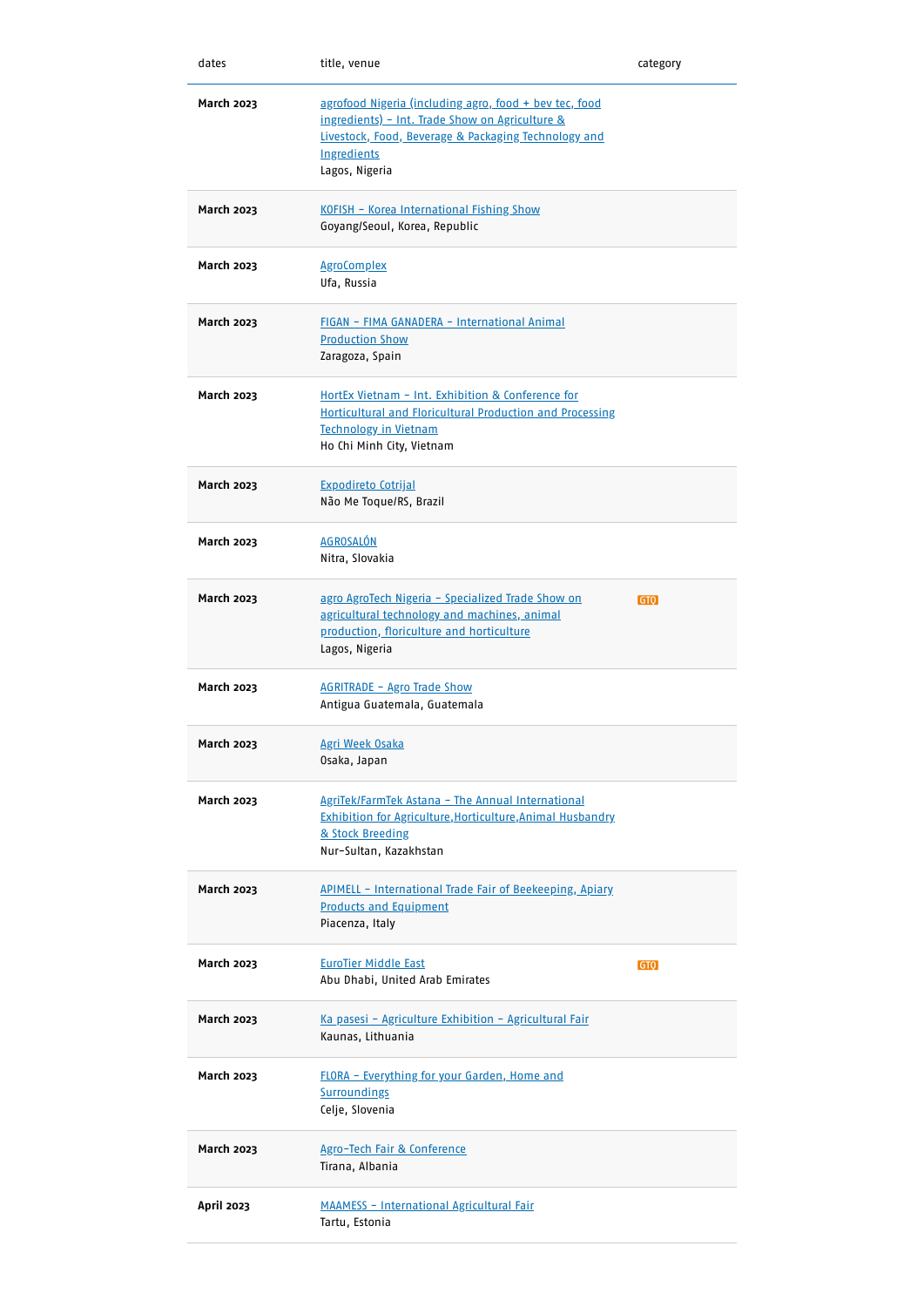| dates             | title, venue                                                                                                                                                                                                                                                                         | category |
|-------------------|--------------------------------------------------------------------------------------------------------------------------------------------------------------------------------------------------------------------------------------------------------------------------------------|----------|
| <b>April 2023</b> | <b>AGRISHOW - International Exhibition of Agricultural</b><br><b>Technology</b><br>Ribeirão Preto, Brazil                                                                                                                                                                            |          |
| April 2023        | AGRO - International Trade Fair for Agriculture Cattle,<br><b>Breeding &amp; Food</b><br>Braga, Portugal                                                                                                                                                                             |          |
| April 2023        | SIAM - International Agricultural Exhibition<br>Meknes, Morocco                                                                                                                                                                                                                      |          |
| April 2023        | Animal Tech - International Show for Animal Production<br>Brno, Czechia                                                                                                                                                                                                              |          |
| <b>April 2023</b> | <b>EXPOFOREST - International Fair for Woodworking and</b><br><b>Forestry</b><br>Santa Cruz, Bolivia                                                                                                                                                                                 |          |
| <b>April 2023</b> | Vinorus (formerly Vinorus Vinotech, Vina and Napitki) -<br><b>International Trade Fair for Wine and Winegrowing</b><br><b>Technologies</b><br>Krasnodar, Russia                                                                                                                      |          |
| <b>April 2023</b> | Wieselburger Messe - Wieselburger Messe<br>Wieselburg, Austria                                                                                                                                                                                                                       |          |
| <b>April 2023</b> | <b>Flower Expo Ukraine</b><br>Kiev, Ukraine                                                                                                                                                                                                                                          |          |
| April 2023        | <b>GARTEN SALZBURG - Garden Exhibition</b><br>Salzburg, Austria                                                                                                                                                                                                                      |          |
| April 2023        | <b>AGROPECRUZ - National Agriculture and Cattle Raising</b><br>Fair<br>Santa Cruz, Bolivia                                                                                                                                                                                           |          |
| <b>April 2023</b> | Seafood Processing Global - Trade show on seafood<br>processing<br>Barcelona, Spain                                                                                                                                                                                                  |          |
| <b>April 2023</b> | Agritech Expo Zambia - Agricultural Exhibition<br>Chisamba, Zambia                                                                                                                                                                                                                   | GTQ      |
| <b>April 2023</b> | <b>IGTF - Iran Green Trade Fair</b><br>Tehran, Iran, Islamic Republic                                                                                                                                                                                                                |          |
| April 2023        | <u> FOODAGRO TANZANIA – International Food, Hotel &amp;</u><br><b>Agriculture Exhibition</b><br>Daressalam, Tanzania, United Republic                                                                                                                                                |          |
| <b>April 2023</b> | Reiten-Jagen-Fischen / Forst <sup>3</sup> - Exhibition for Riding,<br><b>Hunting and Fishing</b><br>Erfurt, Germany                                                                                                                                                                  | reg      |
| <b>April 2023</b> | VINITALY/Enolitech/SOL & AGRIFOOD - International Wine<br>& Spirits exhibition/ International Exhibition of<br>Technologies for Viticolture, Oenology and of<br>Technologies for Olive Growing and Oil Production/<br><b>International Quality Agro-Foods Event</b><br>Verona, Italy | FKM V    |
| <b>April 2023</b> | <b>AveSui EuroTier South America</b><br>Medianeira, Brazil                                                                                                                                                                                                                           | GTO      |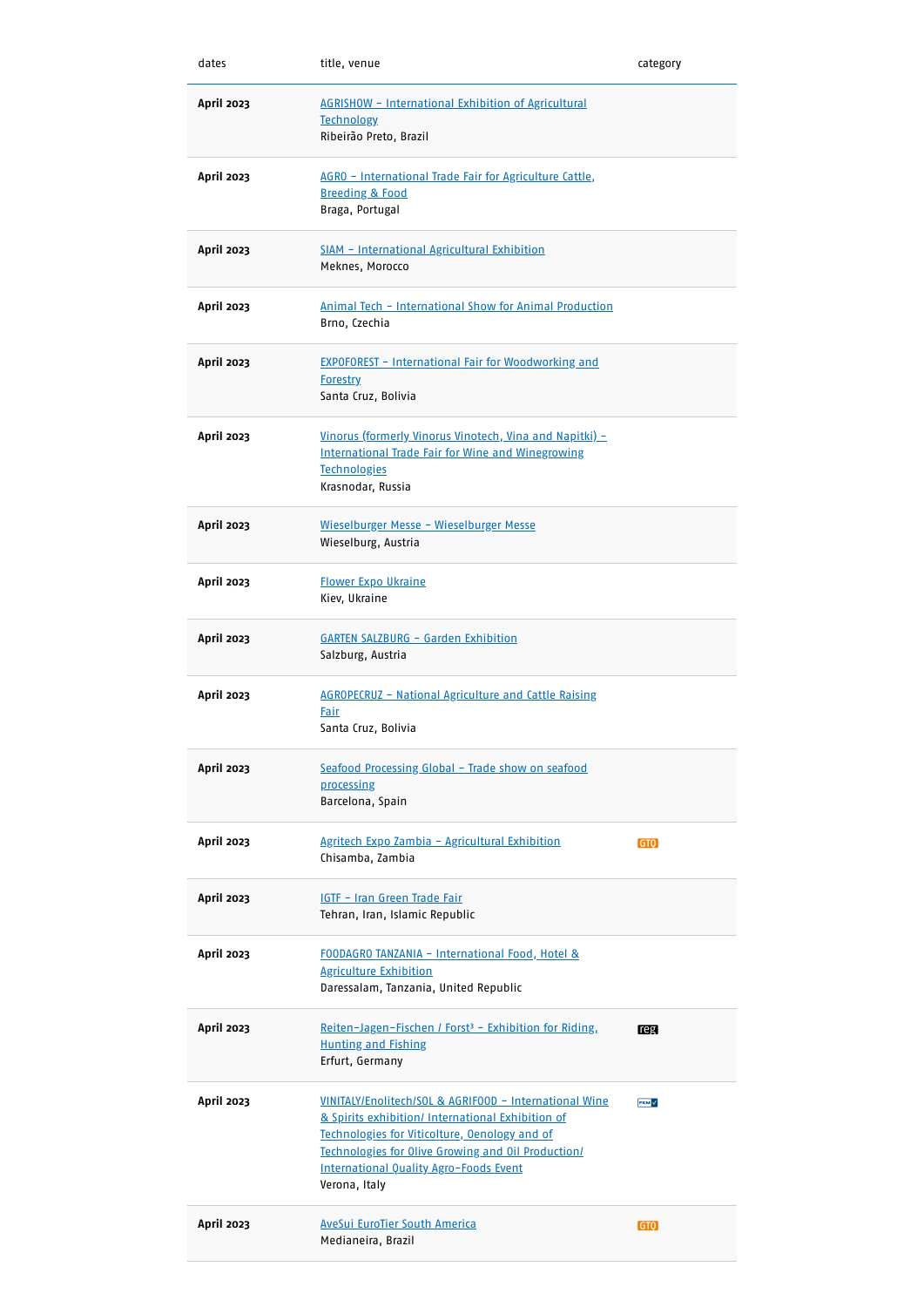| dates                | title, venue                                                                                                                                                                                                                       | category        |
|----------------------|------------------------------------------------------------------------------------------------------------------------------------------------------------------------------------------------------------------------------------|-----------------|
| April 2023           | Narodni Vystava Hospodarskych Zvirat (formerly Live<br>Stock Vystava Zvirat) - National Show of Livestock and<br><b>Agricultural Equipment</b><br>Brno, Czechia                                                                    |                 |
| <b>April 2023</b>    | Pavasaris - Spring - Exhibition for agriculture, animal<br>husbandry, horticulture and gardening equipment and<br>materials, utility equipment, as well as educational<br>opportunities<br>Riga, Latvia                            |                 |
| <b>April 2023</b>    | AGRARIA - International Trade Fair for Agriculture, Food<br><b>Industry and Animal Husbandry</b><br>Cluj-Napoca, Romania                                                                                                           |                 |
| 15.05. - 19.05. 2023 | LIGNA - The World's Leading Trade Fair for Woodworking<br>and Wood Processing Plant, Machinery and Tools<br>Hanover, Germany                                                                                                       | <b>int</b> FXMV |
| 24.05.-26.05.2023    | Expoforest - Brazilian Forestry Fair<br>Ribeirão Preto, Brazil                                                                                                                                                                     |                 |
| May 2023             | VIV Russia - International Trade Fair Animal Husbandry<br>and Processing<br>Moscow, Russia                                                                                                                                         |                 |
| May 2023             | <b>National Animal Husbandry Exhibition (KWZH)</b><br>Poznan, Poland                                                                                                                                                               |                 |
| May 2023             | Caspian Agro (formerly AGRIHORT AZERBAIJAN) -<br>Azerbaijan International Agriculture Exhibition<br>Baku, Azerbaijan                                                                                                               |                 |
| May 2023             | VICTAM / GRAPAS International - International Exhibition<br>& Conference for the Animal & Aquatic Feed<br>Production&Ingredients, Petfoods, Specialist Animal<br>Feeds, Handling&Transportation<br>not yet determined, Netherlands |                 |
| May 2023             | HORTIFLOREXPO IPM - International Plants Expo Asia<br>not yet determined, China, People's Republic                                                                                                                                 | GTO             |
| May 2023             | <b>BATA AGRO - Specialized Agricultural Exhibition</b><br>Stara Zagora, Bulgaria                                                                                                                                                   |                 |
| May 2023             | Polfish - International Exhibition of Fish Processing and<br><b>Products</b><br>Gdansk, Poland                                                                                                                                     |                 |
| May 2023             | <u> NAMPO Harvest Day - Agricultural Trade Show</u><br>Bothaville, South Africa                                                                                                                                                    |                 |
| May 2023             | <b>FIERAVICOLA - International Poultry Show</b><br>Rimini, Italy                                                                                                                                                                   |                 |
| May 2023             | <u>Zolotaya Niva</u><br>Ust-Labinsk, Russia                                                                                                                                                                                        |                 |
| May 2023             | AGRIFEX ETHIOPIA - Addis Chamber Specialized<br>International Trade Fair in Agriculture and Food<br>Addis Abeba, Ethiopia                                                                                                          |                 |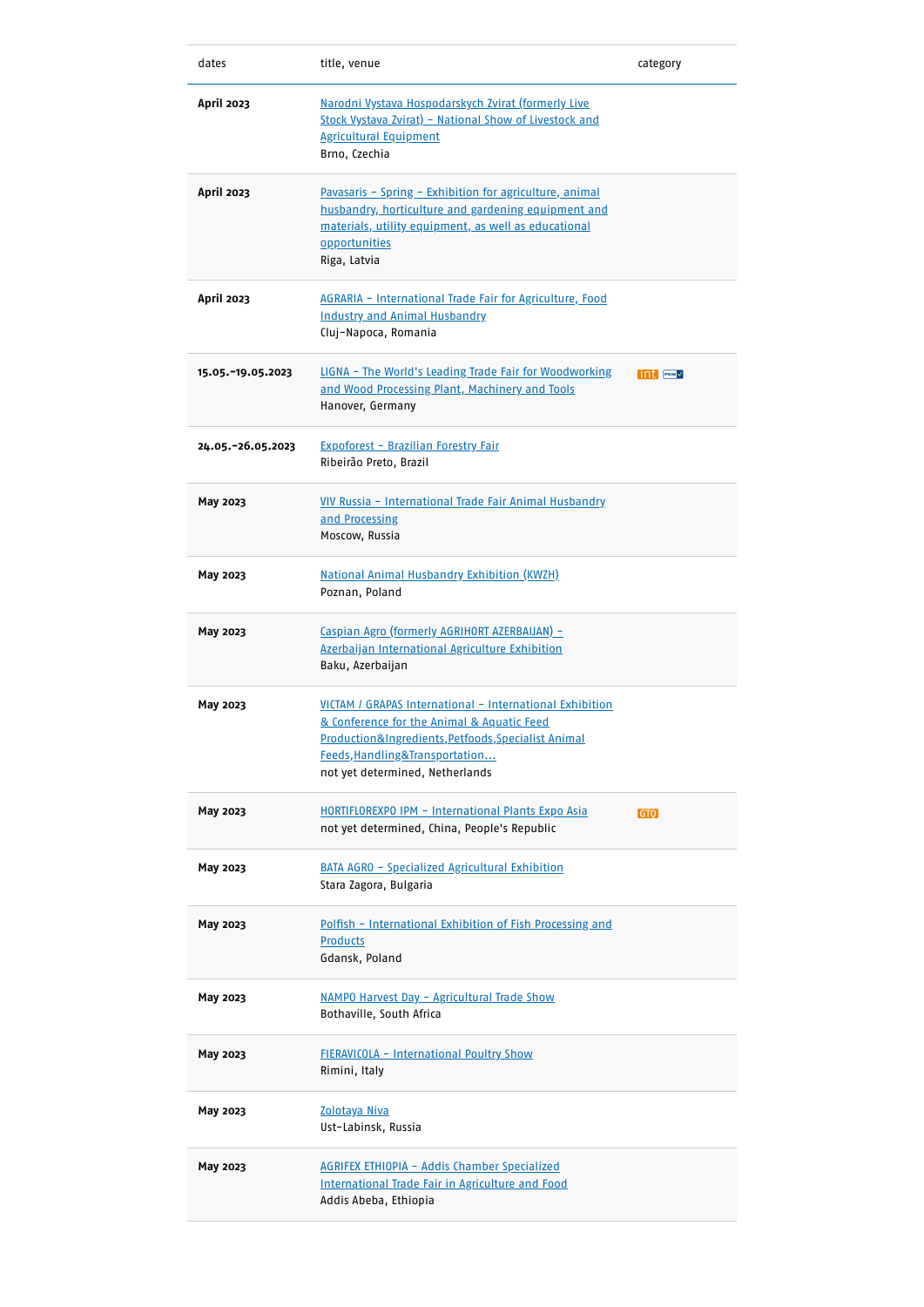| dates             | title, venue                                                                                                                                                            | category |
|-------------------|-------------------------------------------------------------------------------------------------------------------------------------------------------------------------|----------|
| May 2023          | OLIVE OIL KANSAL / WINE COLLECTION KANSAL -<br>International Exhibition specialized in Oils & Wine in<br>the Food Capital of Japan<br>Osaka, Japan                      |          |
| May 2023          | AgroExpo Uzbekistan - International Trade Exhibition for<br><b>Agriculture and Animal Husbandry</b><br>Tashkent, Uzbekistan                                             | GTO      |
| May 2023          | Animal Husbandry and Agricultural Days - Animal<br>Husbandry and Agricultural Days on the Hungarian Great<br><b>Plain</b><br>Hodmezövasarhely, Hungary                  |          |
| 08.06.-10.06.2023 | VIV Turkey - International Trade Fair for Poultry<br><b>Technologies</b><br>Istanbul, Turkey                                                                            |          |
| <b>June 2023</b>  | Animal EXPO - Exhibition for Livestock Farming and<br><b>Veterinary Medicine</b><br>Kiev, Ukraine                                                                       |          |
| <b>June 2023</b>  | <u> GreenTech - Horticulture Exhibition</u><br>Amsterdam, Netherlands                                                                                                   |          |
| <b>June 2023</b>  | AGRO-TECH Minikowo - International Agricultural Fair<br>Minikowo, Poland                                                                                                |          |
| June 2023         | Fieldays - New Zealand National Agricultural Fieldays<br>Hamilton, New Zealand                                                                                          |          |
| June 2023         | Semana Verde de Galicia - International Agriculture,<br>Livestock, Forestry and Food Fair<br>Silleda, Spain                                                             |          |
| <b>June 2023</b>  | Opolagra - Agricultural Exhibition<br>Kamien Slaski / Opole, Poland                                                                                                     | GTQ      |
| June 2023         | cereals<br>not yet determined, United Kingdom of Great Britain<br>and Northern Ireland                                                                                  |          |
| <b>June 2023</b>  | <b>SKOGS ELMIA</b><br>Joenkoeping, Sweden                                                                                                                               |          |
| <b>June 2023</b>  | SKOGSNOLIA - Forestry Exhibition<br>Umeå, Sweden                                                                                                                        |          |
| <b>June 2023</b>  | Agra Middle East (AGRAme)<br>Dubai, United Arab Emirates                                                                                                                |          |
| <b>June 2023</b>  | agro AgroTech Ethopia - Specialized Trade Show on<br>agricultural technology and machines, animal<br>production, floriculture and horticulture<br>Addis Abeba, Ethiopia | GTO      |
| June 2023         | <b>Royal Highland Show</b><br>Edinburgh, United Kingdom of Great Britain and<br>Northern Ireland                                                                        |          |
| June 2023         | iran agrofood - iran agrofood<br>Tehran, Iran, Islamic Republic                                                                                                         |          |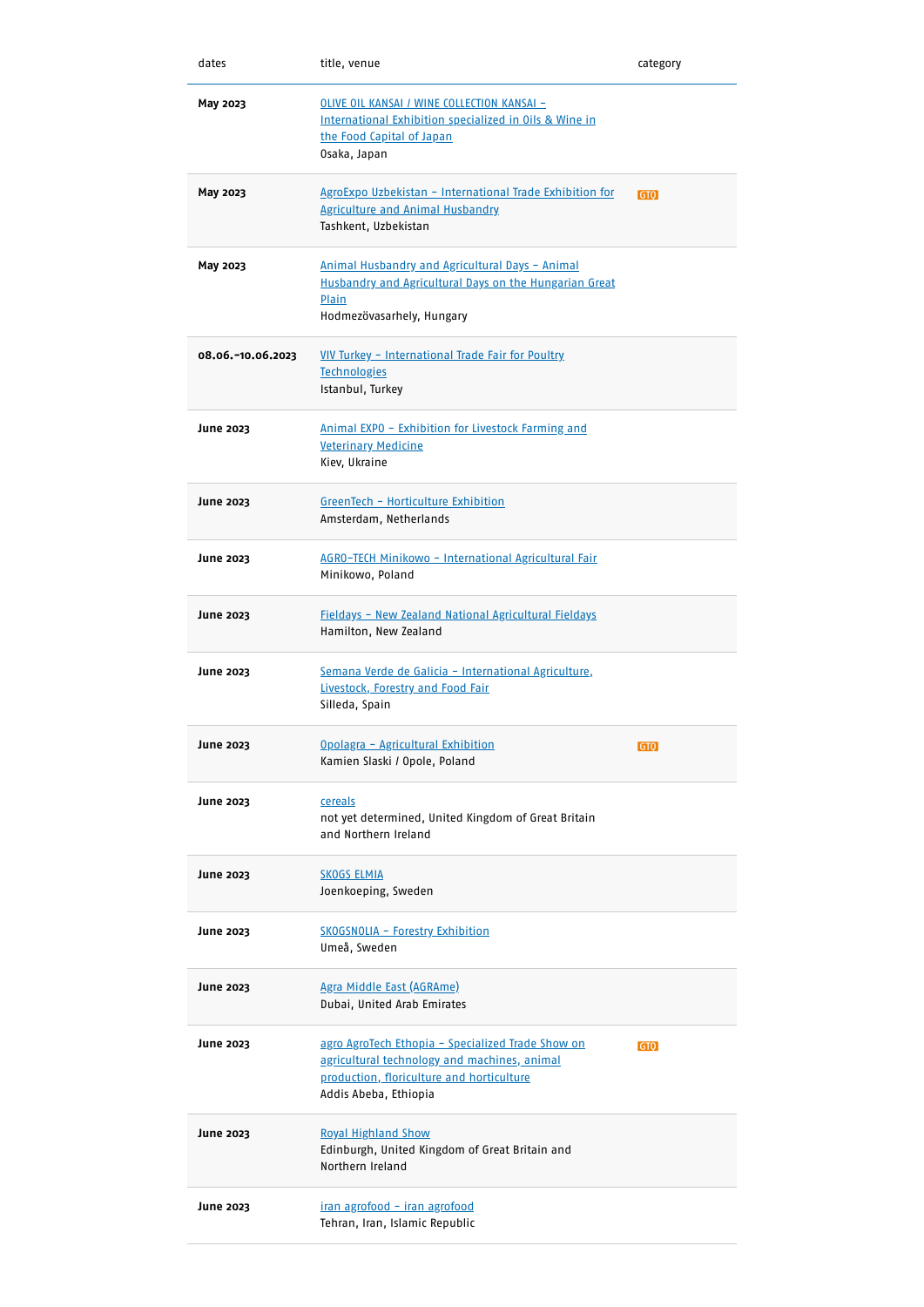| dates            | title, venue                                                                                                                                                                                                        | category        |
|------------------|---------------------------------------------------------------------------------------------------------------------------------------------------------------------------------------------------------------------|-----------------|
| June 2023        | <u>Cereals-Mixed Feed-Veterinary</u><br>Moscow, Russia                                                                                                                                                              |                 |
| June 2023        | AGRO - International Agroindustrial Exhibition<br>Kiev, Ukraine                                                                                                                                                     |                 |
| June 2023        | <b>ENOVITIS IN CAMPO - Viticulture Technology Exhibition</b><br>not yet determined, Italy                                                                                                                           |                 |
| June 2023        | FishExpo - Specialized Exhibition for Fishing and Fish<br><b>Farming</b><br>Kiev, Ukraine                                                                                                                           |                 |
| June 2023        | FIFE - China (Fuzhou) International Fishery and Seafood<br><b>Expo</b><br>Fuzhou, China, People's Republic                                                                                                          |                 |
| June 2023        | <b>Forest Products Machinery and Equipment Exposition</b><br>Atlanta, United States of America                                                                                                                      |                 |
| June 2023        | <b>HORTITEC - Horticultural Exhibition</b><br>Holambra, Brazil                                                                                                                                                      |                 |
| June 2023        | <u> AgriPlanta-RomAgroTec - Open-air agricultural</u><br>exhibition with trial fields and machinery<br>demonstrations<br>Fundulea / jud. Calarasi, Romania                                                          | GT <sub>0</sub> |
| <b>June 2023</b> | <b>SITEVINITECH China</b><br>not yet determined, China, People's Republic                                                                                                                                           |                 |
| June 2023        | agrofood Ethiopia (incl. food+bey tec and<br>food+hospitality) - Int. Trade Show on Agriculture &<br>Livestock, Food, Beverage & Packaging Technology and<br>Food, Beverages & Hospitality<br>Addis Abeba, Ethiopia |                 |
| June 2023        | iran agro - International Agricutlural Fair<br>Tehran, Iran, Islamic Republic                                                                                                                                       |                 |
| June 2023        | AgriTec Africa - International Exhibition & Conference on<br><b>Agriculture Technologies</b><br>Nairobi, Kenya                                                                                                      |                 |
| June 2023        | Food & Kitchen Africa (former FOODAGRO Kenya) -<br>International Food & Agriculture exhibition<br>Nairobi, Kenya                                                                                                    |                 |
| June 2023        | BioFuel - Specialized Exhibition for Renewable and<br><b>Alternative Energy</b><br>Kiev, Ukraine                                                                                                                    |                 |
| June 2023        | Belagro/Belfarm - International Exhibition on<br><b>Agroindustrial Machinery and Animal Husbandry</b><br>Minsk, Belarus                                                                                             |                 |
| June 2023        | Les Culturales<br>not yet determined, France                                                                                                                                                                        |                 |
| <b>July 2023</b> | Foire de Libramont - Agricultural and Forest Fair of<br>Libramont<br>Libramont, Belgium                                                                                                                             |                 |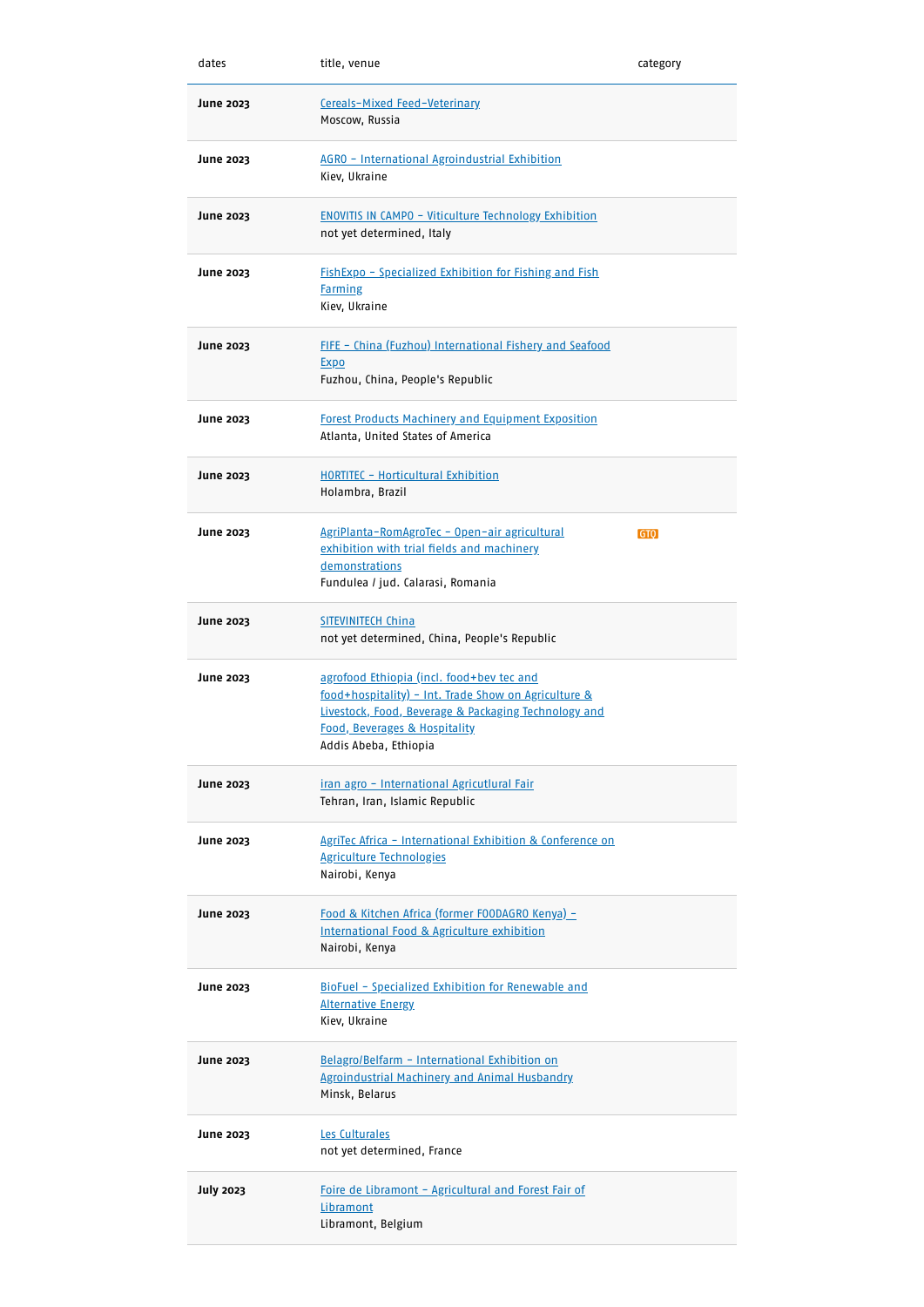| dates             | title, venue                                                                                                                      | category |
|-------------------|-----------------------------------------------------------------------------------------------------------------------------------|----------|
| <b>July 2023</b>  | RURAL - International Agricultural and Industrial Fair<br>Buenos Aires, Argentina                                                 |          |
| <b>July 2023</b>  | AGROEXPO - International Agricultural Trade Fair<br>Bogota, Colombia                                                              |          |
| <b>July 2023</b>  | <b>Potato Days Russia</b><br>Bryansk, Russia                                                                                      | GTO      |
| <b>July 2023</b>  | CULTIVATE (OFA) - Ohio Florist's Short Course<br>Columbus, United States of America                                               |          |
| <b>July 2023</b>  | <u>Indo Livestock Expo &amp; Forum</u><br>not yet determined, Indonesia                                                           |          |
| <b>July 2023</b>  | ILDEX VIETNAM - International Livestock, Dairy, Meat<br><b>Processing and Aquaculture Exposition</b><br>Ho Chi Minh City, Vietnam |          |
| 24.08.-27.08.2023 | Internationale Forstmesse - International Trade Fair for<br>the Forest Industry<br>Lucerne, Switzerland                           |          |
| August 2023       | ZEME ZIVITELKA - Bread Basket - Bread Basket -<br><b>International Agricultural Show</b><br>Ceske Budejovice, Czechia             |          |
| August 2023       | <b>ACSZ</b> - Agricultural and Commercial Show<br>Lusaka, Zambia                                                                  |          |
| August 2023       | AgroRus - International Exhibition and Fair<br>St. Petersburg, Russia                                                             |          |
| August 2023       | SINO FOMA - China International Forestry Machinery<br><b>Expo</b><br>Hefei, China, People's Republic                              |          |
| August 2023       | AQUA-NOR - International Aquaculture Conference and<br>Exhibition<br>Trondheim, Norway                                            |          |
| August 2023       | Langesoe<br>Morud, Denmark                                                                                                        |          |
| August 2023       | HORTICO - Fruit and Vegetable Horticultural Exhibition<br>Debrecen, Hungary                                                       |          |
| August 2023       | <b>EXPOINTER - International Trade Fair for Livestock</b><br>Porto Alegre, Brazil                                                 |          |
| August 2023       | AGROKOMPLEX - International Fair of Agriculture and<br><b>Food Industry</b><br>Nitra, Slovakia                                    |          |
| August 2023       | <b>FARMER EXPO - International Exhibition of Agriculture</b><br>and Food Industry<br>Debrecen, Hungary                            |          |
| August 2023       | <b>POTATO DAYS TURKEY</b><br>Konya, Turkey                                                                                        | GTO      |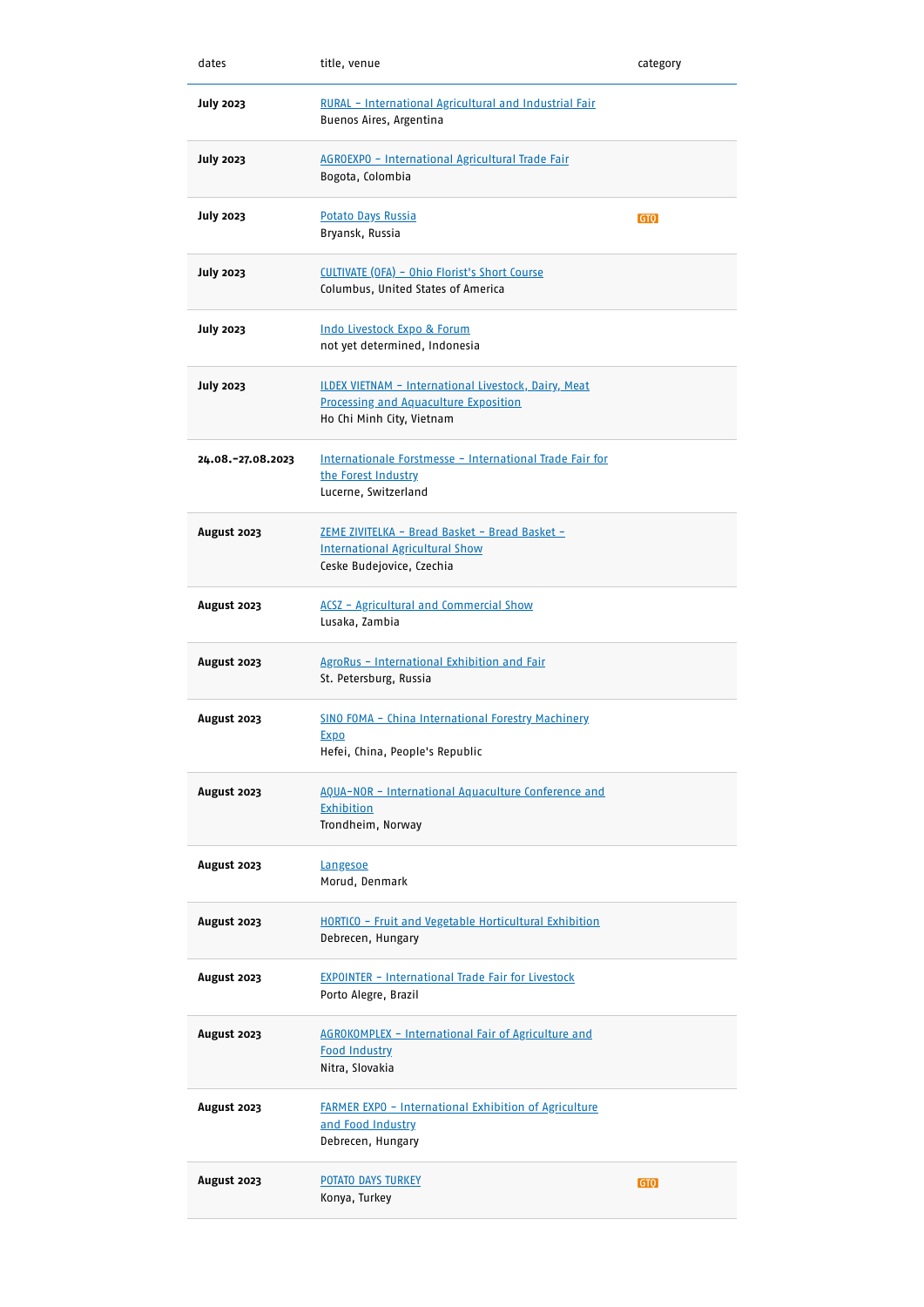| dates          | title, venue                                                                                                                | category |
|----------------|-----------------------------------------------------------------------------------------------------------------------------|----------|
| August 2023    | <u> AGRA – INTERN. FAIR OF AGRICULTURE &amp; FOOD INDUSTRY</u><br>Gornja Radgona, Slovenia                                  |          |
| August 2023    | Plantarium<br>Boskoop, Netherlands                                                                                          |          |
| August 2023    | Have & Landskab (Garden & Landscape) - Garden &<br>Landscape<br>Slagelse, Denmark                                           |          |
| August 2023    | FENASUCRO - International Sugar and Energy Technology<br><b>Trade Show</b><br>Sao Paulo, Brazil                             |          |
| September 2023 | <b>FLORMART - International Exhibtion of Gardening and</b><br>Floriculture<br>Padua, Italy                                  |          |
| September 2023 | <b>Agromalim</b><br>Arad, Romania                                                                                           |          |
| September 2023 | Elmia Garden - Specialized Fair for Suppliers to Garden<br><b>Centres and Similar Retail Outlets</b><br>Joenkoeping, Sweden |          |
| September 2023 | INNOV-AGRI - International Agricultural Exhibition<br>not yet determined, France                                            |          |
| September 2023 | <u> International Agricultural Fair - International</u><br><b>Agricultural Fair</b><br>Novi Sad, Serbia                     |          |
| September 2023 | WorldFood Moscow - International Food & Beverage<br>Exhibition<br>Moscow, Russia                                            |          |
| September 2023 | SAHARA - International Agricultural Exhibition for Africa<br>and the Middle East<br>Cairo, Egypt                            |          |
| September 2023 | Foire Internationale de L'Agriculture - Agricultural<br><b>International Fair</b><br>Antananarivo, Madagascar               |          |
| September 2023 | Food Technology Asia Lahore - International Food<br><b>Processing Technology &amp; Machinery Show</b><br>Karachi, Pakistan  |          |
| September 2023 | <b>SPACE - International Exhibition for Animal Production</b><br>Rennes, France                                             |          |
| September 2023 | <b>Sichuan International Agricultural Expo</b><br>Chengdu, China, People's Republic                                         |          |
| September 2023 | Agro Show - International Agricultural Exhibition<br>Poznan, Poland                                                         |          |
| September 2023 | <b>PotatoEurope</b><br>not yet determined, Germany                                                                          | ↩        |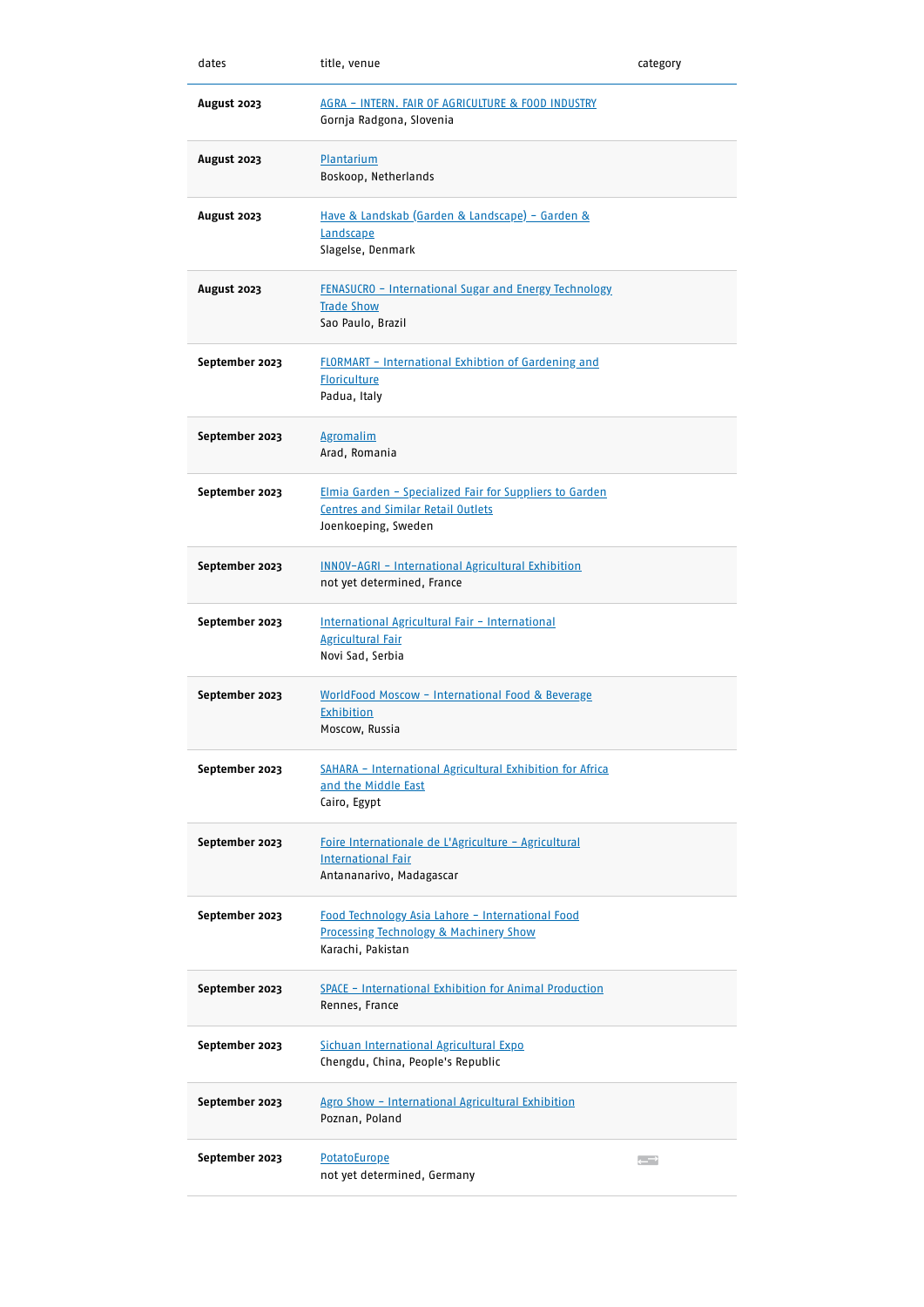| dates          | title, venue                                                                                                                                              | category |
|----------------|-----------------------------------------------------------------------------------------------------------------------------------------------------------|----------|
| September 2023 | Flowers - International exhibition of horticulture,<br>floriculture, greening, provision of public facilities and<br>landscape urbanism<br>Moscow, Russia |          |
| September 2023 | FlowersExpo - Int. Exhibition of Flowers and Plants<br>Moscow, Russia                                                                                     |          |
| September 2023 | EuroTier China - International Trade Fair for Intensive<br><b>Animal Production and Processing</b><br>Chengdu, China, People's Republic                   | GTO      |
| September 2023 | Tarim ve Teknoloji Gunleri - Agriculture and Technology<br><b>Days</b><br>Karaevli / Tekirdag, Turkey                                                     | GTO      |
| September 2023 | Dairy, Livestock, Poultry Expo - Agrofarm India<br>Gandhinagar, India                                                                                     | GTO      |
| September 2023 | EXPO biomasa - la feria de los profesionales<br>Valladolid, Spain                                                                                         |          |
| September 2023 | World Dairy Expo - International Exhibition for the Dairy<br><b>Cattle Industry</b><br>Madison, United States of America                                  |          |
| October 2023   | AGRILEVANTE - International Exhibition of Machinery &<br><b>Equipment for Agriculture, Food Industry and Livestock</b><br><b>Breeding</b><br>Bari, Italy  |          |
| October 2023   | Woodtech (formerly Wood Processing Machinery) - Wood<br><b>Processing Machines, Cutting Tools and Hand Tools Fair</b><br>Istanbul, Turkey                 |          |
| October 2023   | Agrena - International Exhibition for the Management<br>& Production of Poultry, Livestock & Fish<br>Cairo, Egypt                                         |          |
| October 2023   | <b>AUSTROFOMA</b><br>not yet determined, Austria                                                                                                          |          |
| October 2023   | CIAME - China International Agricultural Machinery<br>Exhibition<br>Qingdao, China, People's Republic                                                     |          |
| October 2023   | GME - Grain & Milling Expo<br>Casablanca, Morocco                                                                                                         |          |
| October 2023   | BURTARIM - Int. Agriculture, Seed Raising, Saplings and<br>Dairy Industry Fair<br>Bursa, Turkey                                                           |          |
| October 2023   | KoneAgria - Exhibition for Agricultural Machinery and<br><b>Equipment</b><br>Jyvaeskylae, Finland                                                         |          |
| October 2023   | <b>International Dairy Cattle Show (within Fiere</b><br>Zootecniche)<br>Cremona, Italy                                                                    |          |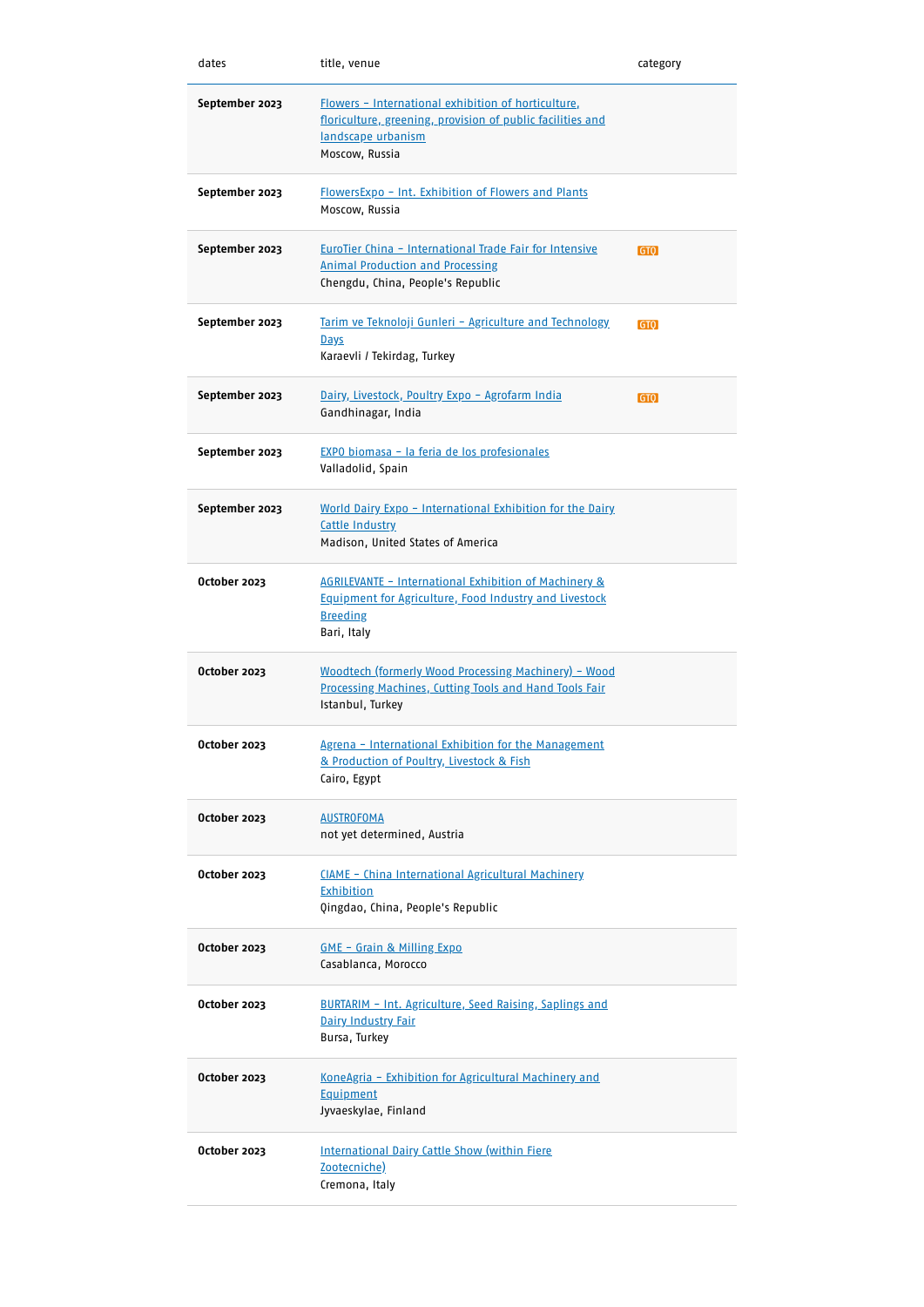| dates               | title, venue                                                                                                                                                                                | category |
|---------------------|---------------------------------------------------------------------------------------------------------------------------------------------------------------------------------------------|----------|
| <b>October 2023</b> | DanFish International - Int. Trade Fair for Equipment to<br>the Fishing Industry<br>Aalborg, Denmark                                                                                        |          |
| October 2023        | <b>OLMA - Swiss Agricultural and Dairy-Farming Fair</b><br>St. Gallen, Switzerland                                                                                                          |          |
| October 2023        | Iraq - Erbil Agrofood - The International Exhibition for<br>Agriculture, Food, Food Processing and Packaging<br>Erbil, Iraq                                                                 |          |
| October 2023        | <b>INDAGRA - International Trade Fair of Equipment and</b><br>Products in Agriculture, Horticulture, Viticulture and<br><b>Animal Husbandry</b><br>Bucharest, Romania                       |          |
| October 2023        | Sommet de l'Elevage - Livestock Summit<br>Clermont-Ferrand-Cournon, France                                                                                                                  |          |
| October 2023        | <b>Poultry Africa</b><br>Kigali, Rwanda                                                                                                                                                     |          |
| October 2023        | <b>Konekilleri</b><br>Jyvaeskylae, Finland                                                                                                                                                  | GTO      |
| October 2023        | Agri Myanmar - International Exhibition and Conference<br>in Agriculture for Myanmar<br>Yangon, Myanmar                                                                                     |          |
| October 2023        | Animal Farming Krasnodar (formerly Farming Expo) -<br>International exhibition of equipment, feed and<br>veterinary products for animal farming<br>Krasnodar, Russia                        |          |
| <b>October 2023</b> | <b>Sunbelt Ag Expo</b><br>Moultrie, United States of America                                                                                                                                |          |
| October 2023        | MoldAgroTech - Autumn - International Fair for<br>Machines, Appliances, Equipment and Technology in<br>Agriculture, Forestry, Wine-Growing and Food Industry<br>Kishniev, Moldova, Republic |          |
| October 2023        | Agri Week Tokyo<br>Chiba/Tokyo, Japan                                                                                                                                                       |          |
| October 2023        | <u> AGROKOS - International Exhibition of Agribusiness,</u><br><b>Food and Drink</b><br>Prishtine, Kosovo                                                                                   |          |
| October 2023        | <u> Goldener Herbst / Golden Autumn - Russian Agricultural</u><br>Exhibition<br>Moscow, Russia                                                                                              |          |
| October 2023        | <b>AGRIMAX - AGRIMEX Exhibition</b><br>Metz, France                                                                                                                                         |          |
| October 2023        | Fiere Zootecniche (formerly Salon Salute Animale) -<br>Cremona International Livestock Exhibition<br>Cremona, Italy                                                                         |          |
| October 2023        | VITeff - International Biennial of Champagne Making<br><b>Techniques</b><br>Epernay, France                                                                                                 |          |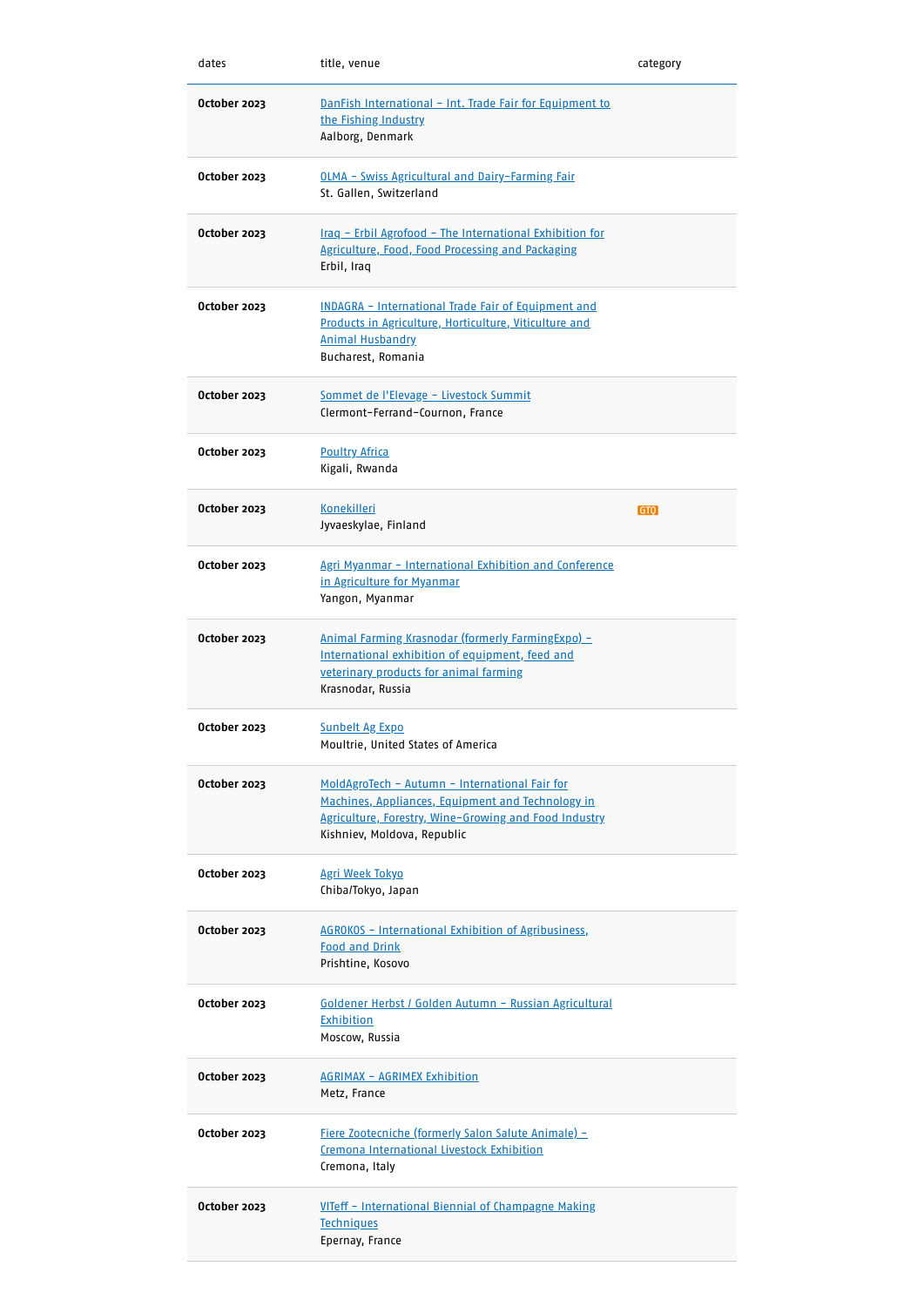| dates             | title, venue                                                                                                          | category |
|-------------------|-----------------------------------------------------------------------------------------------------------------------|----------|
| October 2023      | HNA - HARDSCAPE North America - Hardscape Exhibition<br>Louisville, United States of America                          |          |
| October 2023      | VIETSTOCK - International Feed, Livestock & Meat<br><b>Industry Show</b><br>Ho Chi Minh City, Vietnam                 |          |
| October 2023      | SAUDI AGRICULTURE - International Agriculture, Water &<br><b>Agri-Industry Show</b><br>Riyadh, Saudi Arabia           |          |
| October 2023      | Riga, Latvia                                                                                                          |          |
| October 2023      | <b>AgriTek Uzbekistan</b><br>Tashkent, Uzbekistan                                                                     |          |
| October 2023      | Oberschwabenschau<br>Ravensburg, Germany                                                                              | reg      |
| October 2023      | KazAgro / KazFarm - International Exhibition for<br><b>Agriculture and Animal Husbandry</b><br>Nur-Sultan, Kazakhstan | GTO      |
| October 2023      | CFSE - China Fisheries & Seafood Expo<br>Qingdao, China, People's Republic                                            |          |
| October 2023      | SIPSA FILAHA (SIMA SIPSA) - International trade show for<br>livestock and agri-business<br>Algiers, Algeria           |          |
| October 2023      | ANFD - Australian National Field Days<br>Orange/Australia, Australia                                                  |          |
| October 2023      | AGRO Complex - International exhibition of effective<br>solutions for agribusiness<br>Kiev, Ukraine                   | GTO      |
| October 2023      | Expo Mongolia (ehem. Future Mongolia) - International<br>Mining & Multi Sector Trade Fair<br>Ulan Bator, Mongolia     |          |
| October 2023      | RMV - Rundvee & Mechanisatie Vakdagen<br>Hardenberg, Netherlands                                                      |          |
| October 2023      | SIAMAP - International Show of Agriculture<br>Tunis, Tunisia                                                          |          |
| October 2023      | Fruit Attraction - International Trade show for the fruit<br>and vegetable industry<br>Madrid, Spain                  |          |
| October 2023      | Iran Plex - Int. Exh. of Poultry, Livestock, Dairy &<br><b>Related Industries</b><br>Tehran, Iran, Islamic Republic   |          |
| 12.11.-18.11.2023 | AGRITECHNICA - The world's leading trade fair for<br>agricultural technology<br>Hanover, Germany                      | int Exw  |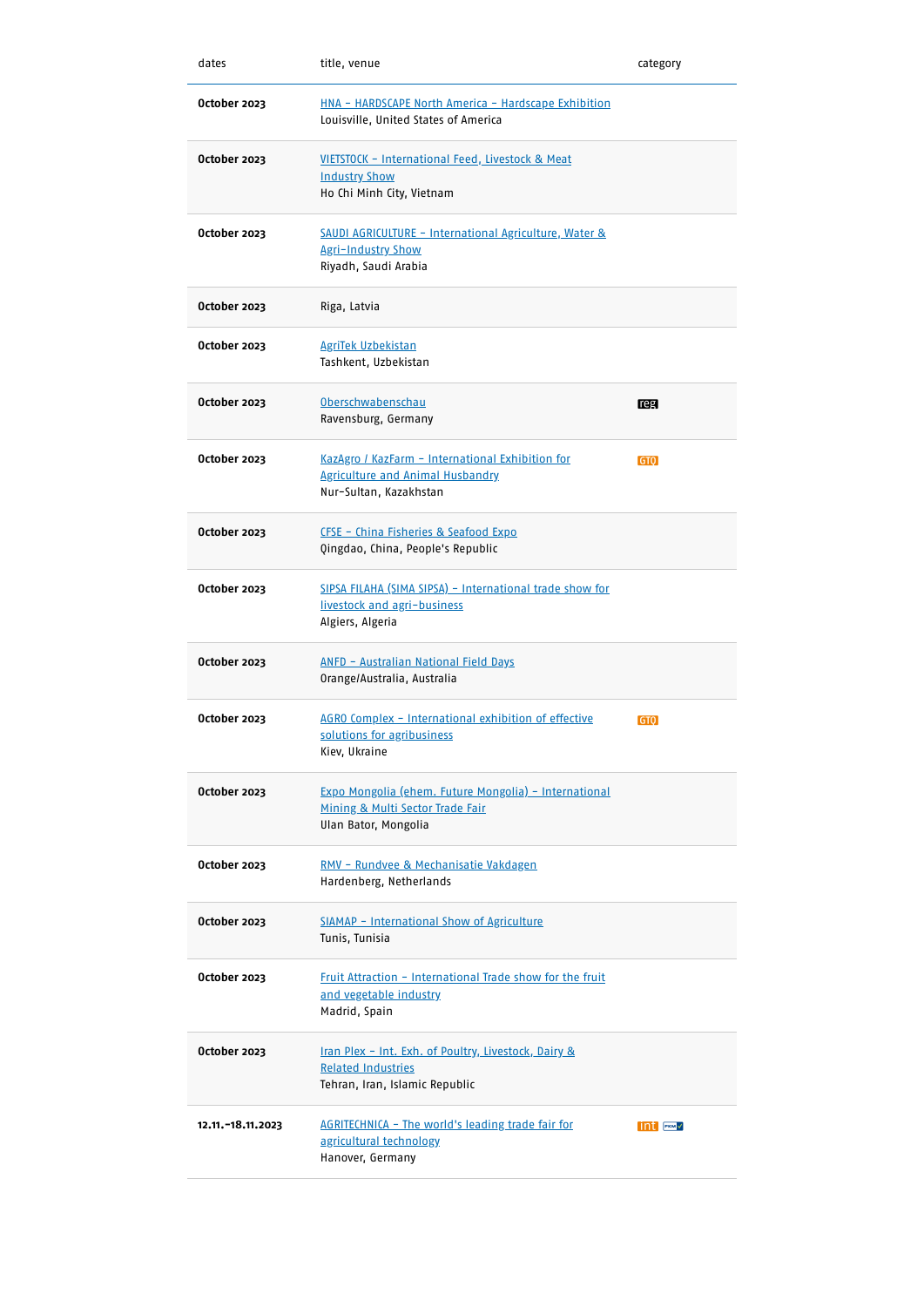| dates                | title, venue                                                                                                                                                                                                                             | category |
|----------------------|------------------------------------------------------------------------------------------------------------------------------------------------------------------------------------------------------------------------------------------|----------|
| 21,11, -23, 11, 2023 | agrofood West Africa (including agro Agro Tech,<br>food+bey tec, food+hospitality) - Int. Trade Show on<br>Agriculture & Livestock, Food, Beverage & Packaging<br>Technology and Food, Beverages & Hospitality<br>Abidjan, Côte d'Ivoire |          |
| November 2023        | Growtech - International Greenhouse, Agricultural<br>Technology and Livestock Equipment Fair<br>Antalya, Turkey                                                                                                                          |          |
| November 2023        | <b>IPM DUBAI - International Plants Expo Middle East</b><br>Dubai, United Arab Emirates                                                                                                                                                  | GTQ      |
| November 2023        | <b>PAP-FOR - The International Exhibition and Forum for</b><br>Pulp and Paper, Forestry, Tissue, Converting and<br>Packaging Industries<br>St. Petersburg, Russia                                                                        |          |
| November 2023        | <b>EXPOCORMA - International Exhibition and</b><br><u><b>Demonstration Fair of Forestry Products and Machinery</b></u><br>Concepcion, Chile                                                                                              |          |
| November 2023        | <b>VIV MEA</b><br>Abu Dhabi, United Arab Emirates                                                                                                                                                                                        |          |
| November 2023        | <b>IFTF - International Floriculture Trade Fair</b><br>Vijfhuizen, Netherlands                                                                                                                                                           |          |
| November 2023        | bio ÖSTERREICH - Trade fair for organic products and<br>sustainability<br>Wieselburg, Austria                                                                                                                                            |          |
| November 2023        | agrofood Kenya (incl. agro, food+bev tec, food<br>ingredients, food+hospitality) - Int. Trade Show on<br>Agriculture & Livestock, Food, Beverage & Packaging<br>Technology and Food, Beverages & Hospitality<br>Nairobi, Kenya           |          |
| November 2023        | <b>FISCH &amp; FEINES</b><br>Bremen, Germany                                                                                                                                                                                             | reg      |
| November 2023        | <u>CTR - Centralne Targi Rolnicze - Central Agricultural Trade</u><br><b>Fair</b><br>Warsaw, Poland                                                                                                                                      |          |
| November 2023        | Agro Pack Iraq Erbil - International Trade Fair<br>Agriculture & Poultry   Food & Beverage Processing and<br>Packaging   Ingredients   Food & Hospitality<br>Erbil, Iraq                                                                 |          |
| November 2023        | YUGAGRO - International Agro-Industrial Exhibition<br>Krasnodar, Russia                                                                                                                                                                  | GTO      |
| November 2023        | <b>ASIA AGRI-TECH Expo &amp; Forum - International Agriculture</b><br><b>Technology Expo</b><br>Taipei, Taiwan                                                                                                                           |          |
| November 2023        | <u> Expo AgroAlimenaria Guanajuato - Agricultural,</u><br><b>Horticultural and Agro industrial Exhibition</b><br>Irapuato, Mexico                                                                                                        |          |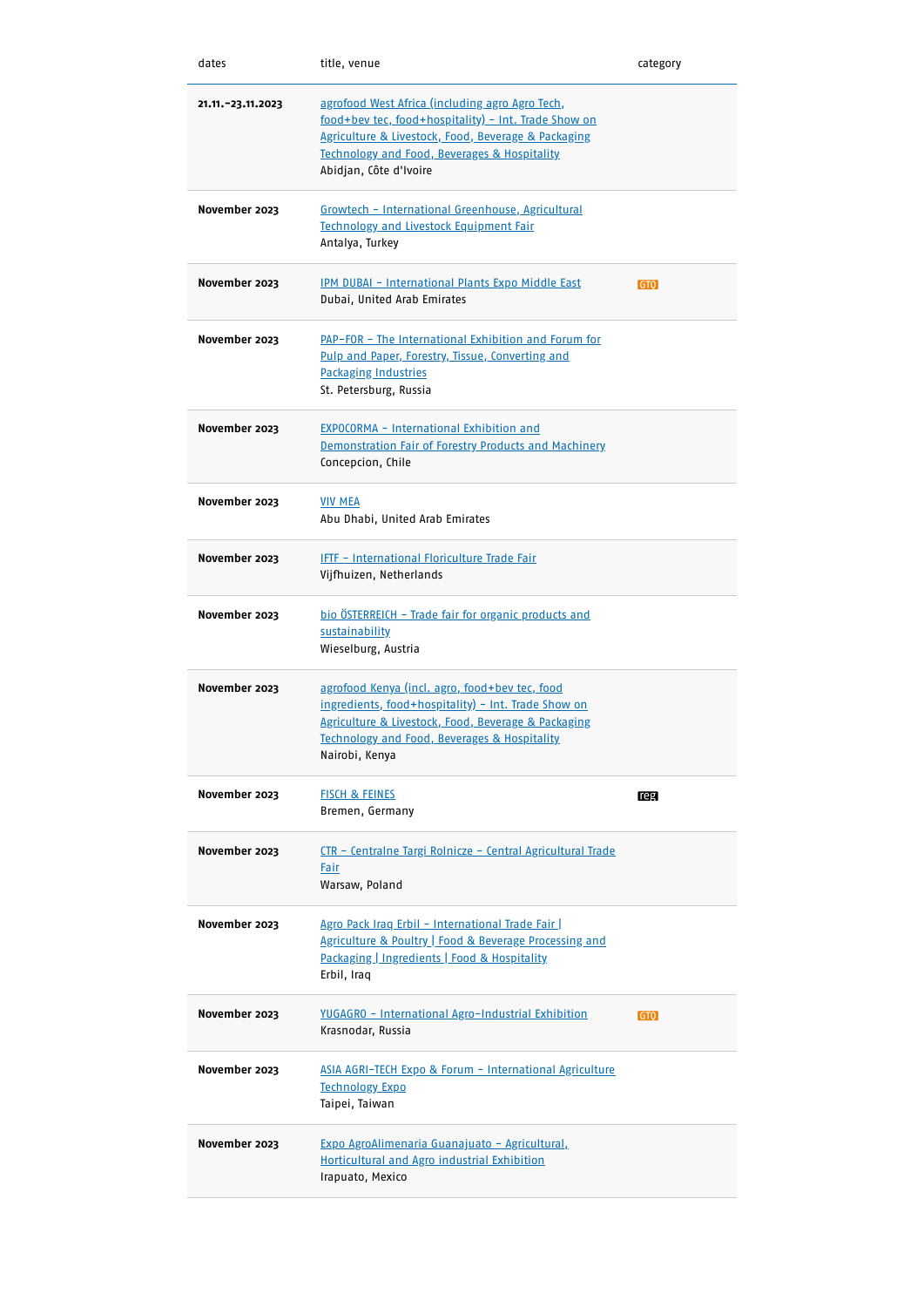| dates         | title, venue                                                                                                                                                            | category |
|---------------|-------------------------------------------------------------------------------------------------------------------------------------------------------------------------|----------|
| November 2023 | SITEVI - The International Exhibition of<br>Techniques, Equip- ment and Services for Viticulture,<br>Wine-making and Fruit and Vegetable Fauning<br>Montpellier, France |          |
| November 2023 | Agro-Innovation - Agricultural/Horticultural Machinery<br>and Equipment Exhibition<br>Tokyo, Japan                                                                      |          |
| November 2023 | UzAgroExpo - Agriculture/ UzProdExpo - Food Industry<br>Tashkent, Uzbekistan                                                                                            |          |
| November 2023 | <b>OPF</b><br>Mexico City, Mexico                                                                                                                                       |          |
| November 2023 | Myanmar Agrotek Foodtek - Myanmar International<br><b>Agricultural and Food Industry Exhibition</b><br>Yangon, Myanmar                                                  |          |
| November 2023 | AGRIALP - Agricultural Fair of the Alps<br>Bolzano, Italy                                                                                                               |          |
| November 2023 | FoodExpo Qazakhstan - Central Asian International Food<br><b>Industry Exhibition</b><br>Almaty, Kazakhstan                                                              |          |
| November 2023 | Siberian Agricultural Forum<br>Krasnojarsk, Russia                                                                                                                      |          |
| November 2023 | SIPA - Salon International de la Peche et de<br><b><i><u>I'Aquaculture</u></i></b><br>Oran, Algeria                                                                     |          |
| November 2023 | AgroExpoSiberia - International Trade Exhibition for<br><b>Agriculture and Animal Husbandry in Siberia</b><br>Novosibirsk, Russia                                       | GTO      |
| November 2023 | Agritek Shymkent - International Exhibition for<br>Agruculture, Horticulture, Animal Husbandry & Stock<br>Breeding in Southern Kazakhstan<br>Shymkent, Kazakhstan       |          |
| November 2023 | SARA - International Agricultural Trade Fair<br>Abidjan, Côte d'Ivoire                                                                                                  |          |
| November 2023 | BISFE - Busan International Seafood & Fisheries Expo<br>Busan, Korea, Republic                                                                                          |          |
| November 2023 | <b>PACIFIC MARINE EXPO - Regional Commercial Fishing</b><br><b>Trade Show</b><br>Seattle, United States of America                                                      |          |
| November 2023 | GFIA Global - Global Forum for Innovations in<br><b>Agriculture</b><br>Abu Dhabi, United Arab Emirates                                                                  |          |
| November 2023 | Siberian agricultural week - International Exhibition of<br>Agricultural Production, New Technologies and<br>Equipment<br>Novosibirsk, Russia                           |          |